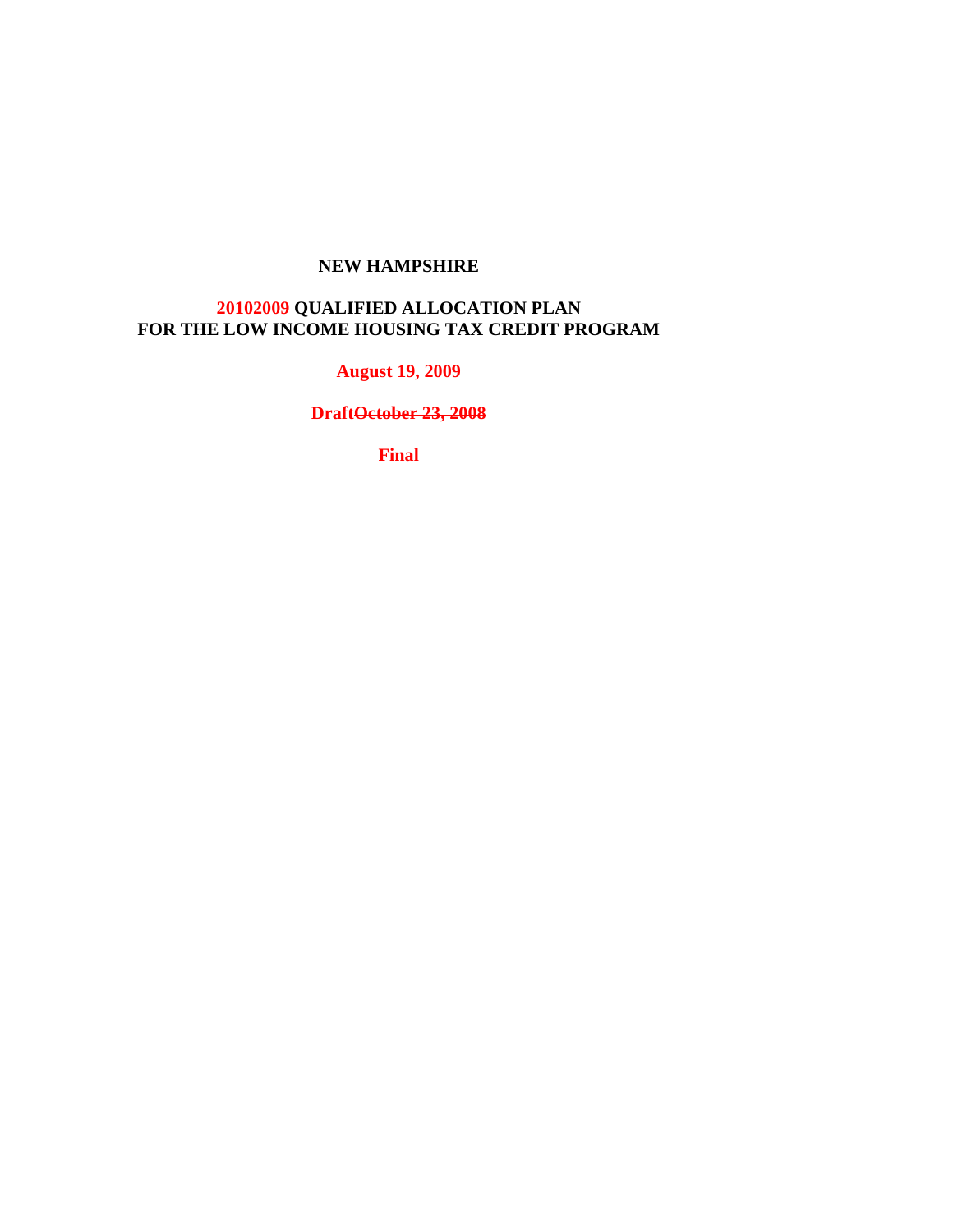# **TABLE OF CONTENTS**

| HFA:109.01 | Introduction                                                                                                                                                                                                                                                                                                                                                                                                                                                                                                                                                                                                                                                                                                                                                                                                 | <u>Page</u>                                                                                                 |
|------------|--------------------------------------------------------------------------------------------------------------------------------------------------------------------------------------------------------------------------------------------------------------------------------------------------------------------------------------------------------------------------------------------------------------------------------------------------------------------------------------------------------------------------------------------------------------------------------------------------------------------------------------------------------------------------------------------------------------------------------------------------------------------------------------------------------------|-------------------------------------------------------------------------------------------------------------|
| HFA:109.02 | <b>LIHTC Program Summary</b><br>A. Program Administration<br><b>B.</b> Program Overview<br>C. Project Eligibility Requirements                                                                                                                                                                                                                                                                                                                                                                                                                                                                                                                                                                                                                                                                               | 1<br>1<br>1<br>2                                                                                            |
|            | D. Calculation of Tax Credit Dollar Amount                                                                                                                                                                                                                                                                                                                                                                                                                                                                                                                                                                                                                                                                                                                                                                   | $2 - 3$                                                                                                     |
| HFA:109.03 | <b>Statutory Allocation Requirements</b>                                                                                                                                                                                                                                                                                                                                                                                                                                                                                                                                                                                                                                                                                                                                                                     | 3                                                                                                           |
| HFA:109.04 | <b>Application Deadlines</b>                                                                                                                                                                                                                                                                                                                                                                                                                                                                                                                                                                                                                                                                                                                                                                                 | 4                                                                                                           |
| HFA:109.05 | Program Policies and Fees<br>A. Non-Profit Set-Aside<br>B. Supplemental Set-Aside<br>C. Senior Set Aside<br>D. Allocation Credit Exchange<br>E. Application and Compliance Monitoring Fees<br>F. Authority Review of Design, Bidding and Construction<br>G. Conceptual Level Project Submittal<br>H. Maximum Tax Credit Restrictions<br>I. Maximum Number of Applications and Projects<br>J. Per Unit Cost Standards/Housing Investment Limits<br>K. Construction Period Adjustments<br>L. Contractor Overhead and Profit<br>M. Developer Fee<br>N. Authority Evaluation and Underwriting Standards<br>O. Professional Reports: Appraisal, Phase I, Market Study<br>P. Extended Use Agreement<br>Q. Tenant Anti-Displacement and Relocation Policy<br>R. Reference and Federal Tax Information Authorization | 4<br>4<br>4<br>5<br>5<br>5<br>5<br>6<br>6<br>6<br>$6 - 7$<br>7<br>7<br>7<br>7<br>$7 - 8$<br>$8-9$<br>9<br>9 |
| HFA:109.06 | Application Processing – Selection and Reservation<br>A. Supplemental Allocations<br><b>B.</b> Evaluation of Applications<br>C. Conversion to Out-of-Cap Project<br>D. Tiebreakers<br>E. Determination of Credit Amount<br>F. Irrevocable Election                                                                                                                                                                                                                                                                                                                                                                                                                                                                                                                                                           | 10<br>10<br>10<br>11<br>11<br>11<br>11                                                                      |
| HFA:109.07 | Selection Process and Criteria<br>A. Overview<br>B. General Threshold Criteria<br>C. Scoring Criteria                                                                                                                                                                                                                                                                                                                                                                                                                                                                                                                                                                                                                                                                                                        | 12<br>12<br>$12 - 13$<br>$13 - 18$                                                                          |
| HFA:109.08 | <b>Post Reservation Processing</b><br>A. Commitment Phase<br><b>B.</b> Allocation Phase<br>C. Cost Certifications                                                                                                                                                                                                                                                                                                                                                                                                                                                                                                                                                                                                                                                                                            | 18<br>18-19<br>19<br>20                                                                                     |
| HFA:109.09 | Projects Financed by Tax-Exempt Bonds                                                                                                                                                                                                                                                                                                                                                                                                                                                                                                                                                                                                                                                                                                                                                                        | 20                                                                                                          |
| HFA:109.10 | Projects Financed by Rural Development (RD)                                                                                                                                                                                                                                                                                                                                                                                                                                                                                                                                                                                                                                                                                                                                                                  | 20                                                                                                          |

i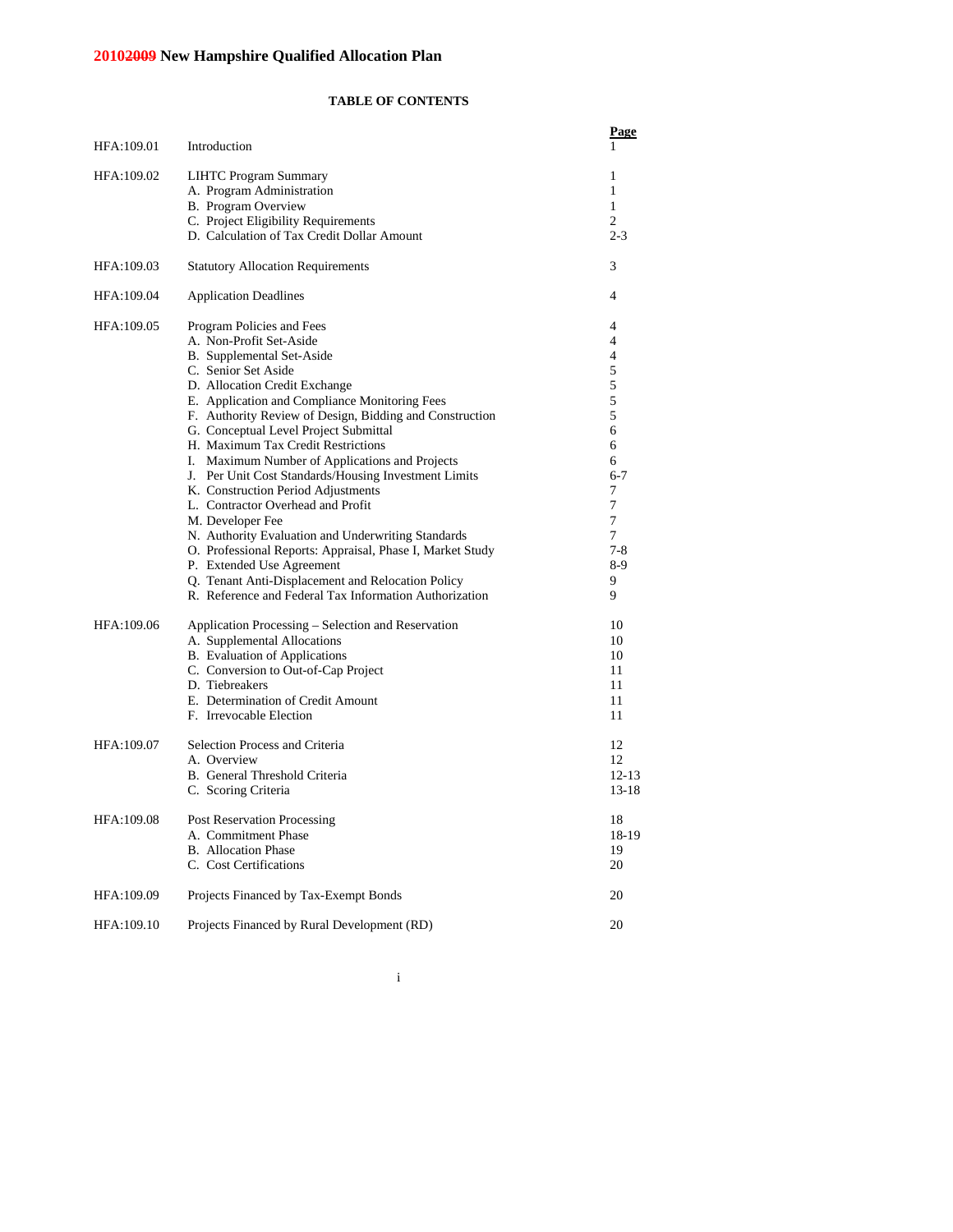# **TABLE OF CONTENTS (continued)**

ii

|            |                                       | <b>Page</b> |
|------------|---------------------------------------|-------------|
| HFA:109.11 | Land Use Restriction Agreement (LURA) | $20 - 21$   |
| HFA:109.12 | <b>Appeal Process</b>                 | 21          |
| HFA:109:13 | Waiver Authority                      | 21          |
| HFA:109.14 | <b>Public Records</b>                 | 21          |
| HFA:109.15 | Warrant and Liability                 | 21          |
| HFA:109.16 | <b>OAP</b> Amendments                 | 21          |
| HFA:109.17 | Compliance Monitoring                 | 22          |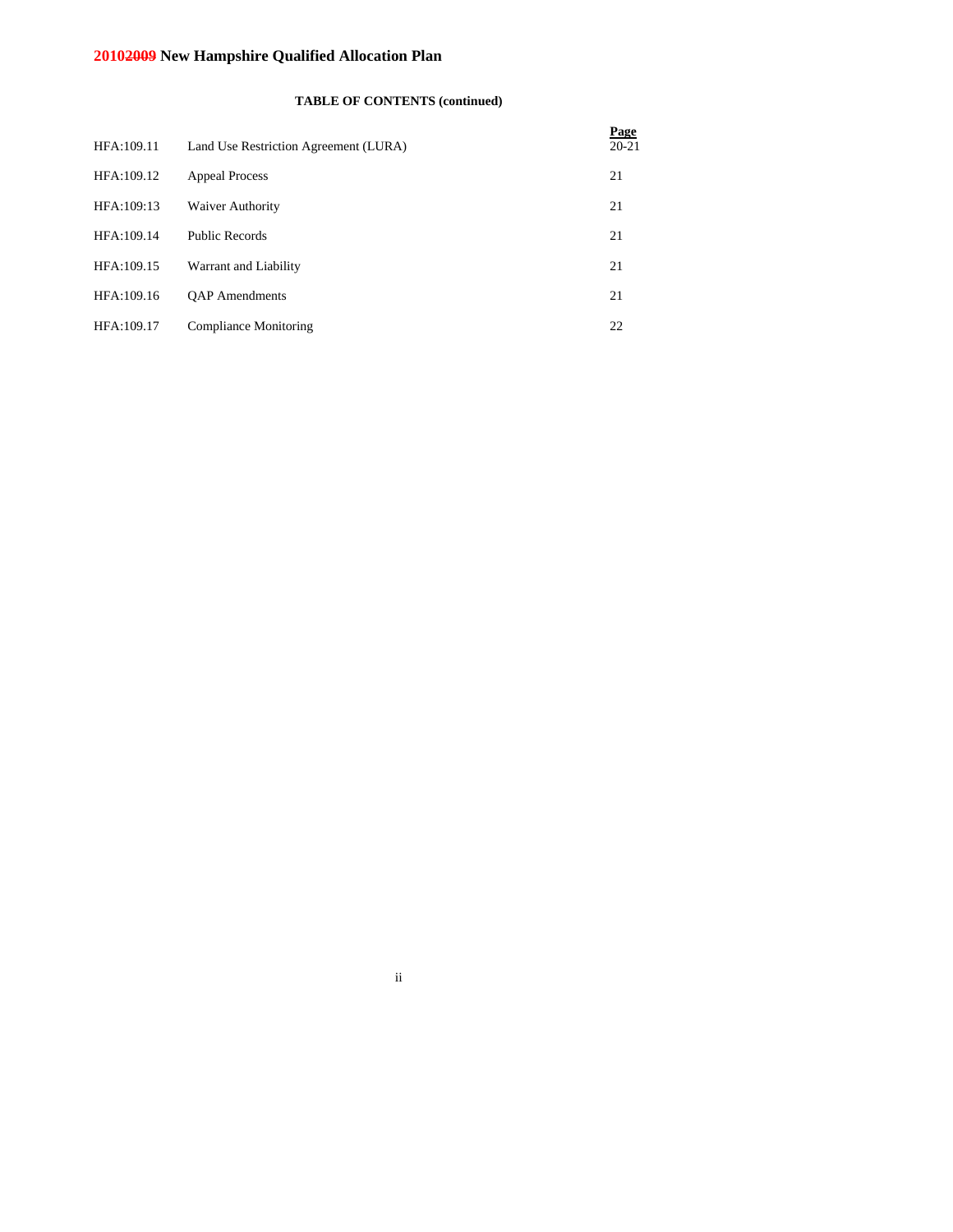# **LIST OF APPENDICES**

| Appendix A | Developer Fee Schedule                                      |
|------------|-------------------------------------------------------------|
| Appendix B | <b>Qualified Census Tracts/Difficult Development Areas*</b> |
| Appendix C | <b>Application Threshold Requirements</b>                   |
| Appendix D | <b>Commitment Requirements</b>                              |
| Appendix E | <b>Carryover Allocation Requirements</b>                    |
| Appendix F | <b>Final Allocation Requirements</b>                        |
| Appendix G | <b>Right of First Refusal</b>                               |
| Appendix H | Developer's Certification of Development Costs              |
| Appendix I | Developer's Certification of Equity Proceeds                |
| Appendix J | "As-Built" Architect Certification                          |
| Appendix K | <b>Election of Gross Rent Floor</b>                         |
| Appendix L | Guidelines for Special Needs                                |
| Appendix M | Reserved                                                    |
| Appendix N | <b>Management Agent Questionnaire</b>                       |

\* Please confirm that you have the latest data. These items are revised annually by the federal government.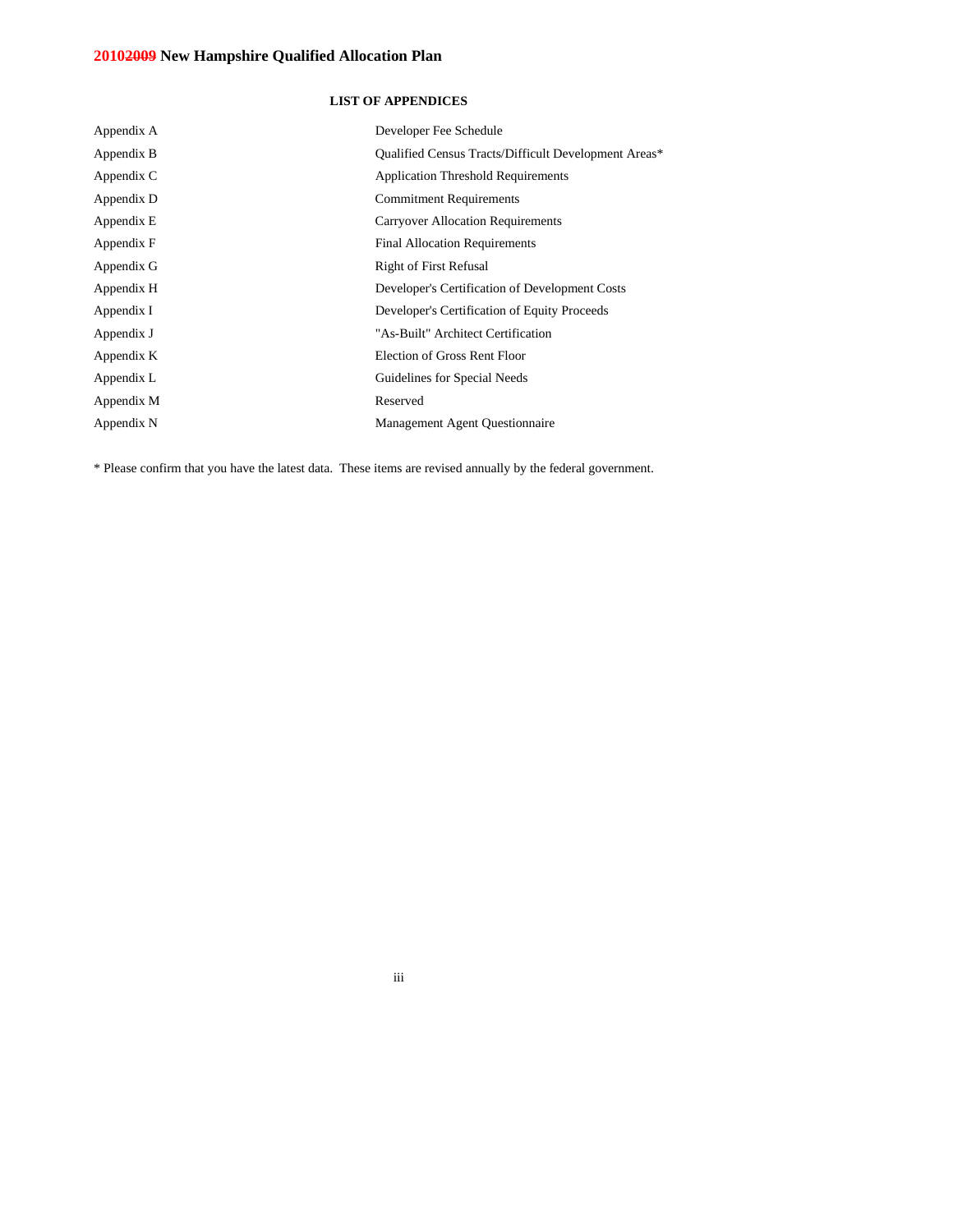#### **NEW HAMPSHIRE 20102009 QUALIFIED ALLOCATION PLAN LOW INCOME HOUSING TAX CREDIT PROGRAM Program Rules (HFA:109)**

## **HFA:109.01 INTRODUCTION**

The Low Income Housing Tax Credit ("LIHTC" or "tax credit") Program was created to encourage development of rental housing for low-income households. The LIHTC Program was established under the provisions of the Tax Reform Act of 1986, and made permanent in 1993. By Executive Order of the Governor of New Hampshire, the New Hampshire Housing Finance Authority (the "Authority") is delegated responsibility for program administration through an approved Qualified Allocation Plan ("QAP" or "Allocation Plan"). The Authority is responsible for allocating the state's annual credit amount in accordance with the Allocation Plan and Section 42 of the Internal Revenue Code ("IRC 42").

The 20102009 Allocation Plan was presented to the public in an open hearing on September 9, 20092008, approved by the Authority's Board of Directors on October 22, 200923, 2008, and subsequently signed by the Governor of New Hampshire.

The Allocation Plan provides a summary of the LIHTC Program and its major requirements, determines the competitive process for allocating the state's annual credit ceiling using selection criteria designed to address New Hampshire's low income housing priorities, specifies the submission requirements for each phase of the application process, and describes requirements relative to long term compliance with the LIHTC Program.

Summary of Important Changes for the 20102009 QAP:

- The maximum project allocation is increased to \$800600,000 but only for urban redevelopment projects.
- There is only one application round, in February.
- Maximum project per unit cost limits and maximum Authority LIHTC and Capital Subsidy limits per unit are established.
- Changes resulting from the Housing and Economic Recovery Act of 2008 ("2008 Housing Act") are incorporated. In particular the "9% credit" note can be fixed at exactly 9%, which increases the an be allocated to a project by approximately 10%. Also use of the 130% "bump" is being changed. See HFA:109.02 D (page 2).
- effruction and rehabilitation is being leveled. However, use credit for refinance of "preservation" projects is prohibited.
- The scoring incentives for bedroom type are being reduced so that project design derives from market demand rather than QAP imperatives.
- The Capital Subsidy limits are being increased to reflect decreasing tax credit equity yields.
- There is a new scoring category proposed based on equity pricing of the tax credit.
- Location scoring for family units has been eliminated.

# **HFA:109.02 LIHTC PROGRAM SUMMARY**

The following summary provides a brief overview of the LIHTC Program, major program and project requirements, and calculation of the tax credit amount. Specific program rules and regulations are described in IRC 42. To the extent this summary or any other information in the Allocation Plan is inconsistent with IRC 42, the provisions of IRC 42 shall govern. This summary is not intended to present all the rules and regulations of the tax credit program. It is strongly recommended that applicants consult with competent legal and tax counsel.

#### A. Program Administration

Unless otherwise specified, the Authority's Board of Directors delegates LIHTC Program administration to staff. The responsibilities of the Board's Multi-Family Housing Committee are delineated in Sections HFA:109.06B (Evaluation of Applications), HFA:109.12 (Appeals) and HFA:109.13 (Waiver Authority). The Board reviews and approves all reservations (HFA:109.06B). The Board of Directors and the Governor must formally approve the New Hampshire Qualified Allocation Plan.

B. Program Overview

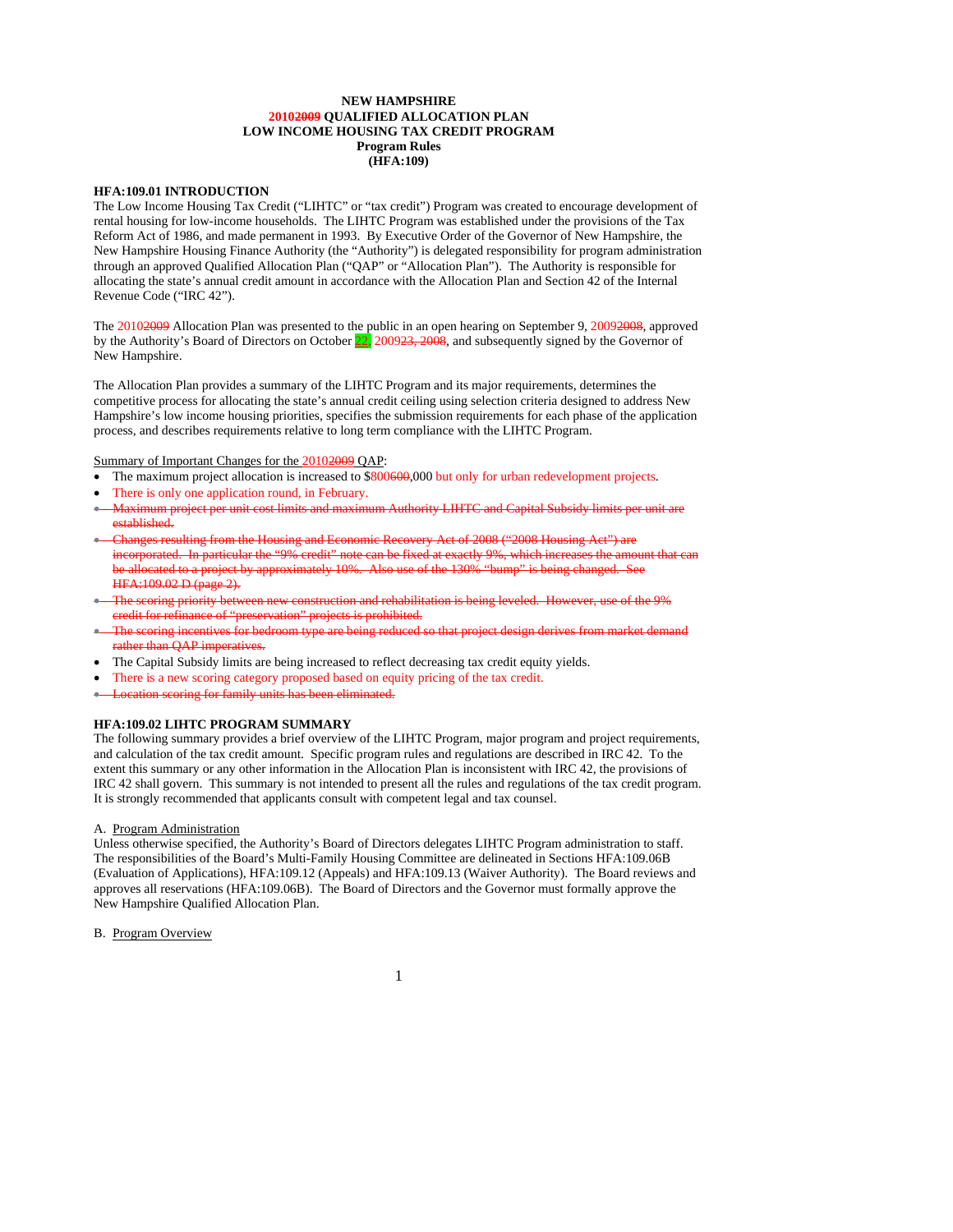The LIHTC Program is part of the Internal Revenue Code and is meant to encourage the new construction and rehabilitation of low income rental housing. The program offers a low income housing investment incentive in the form of a tax credit usable against the investor's federal tax liability for a ten year period.

## C. Project Eligibility Requirements

To qualify as a tax credit project, a project must maintain a minimum set-aside of rent restricted units for tenants in a targeted income group. At a minimum, at least 20% of the units must be rented to very low income households, defined as households with income at or below 50% of the Median Area Income (MAI), or 40% of the units must be rented to low income households, defined as households with incomes not exceeding  $60\%$  of the MAI.<sup>[1](#page-5-0)</sup> Median area income limits are adjusted for household size and vary depending on location. Household size is based on 1.5 persons per bedroom.

The maximum rent for set-aside units is based on 30% of either the 50% MAI or 60% MAI. The maximum rent that can be charged to the tenant is gross rent and must include all utility expenses. If utilities are paid by the tenant, the maximum rent must be reduced according to the Authority Utility Allowance Schedule or other approved alternatives.<sup>[2](#page-5-1)</sup>

Other eligible standards require that the project be a residential property available for rent on a continuous basis to members of the general public, and is not intended for transient occupancy. The project must comply with the Fair Housing Act (42 USC §3601 et seq). The 2009<del>2008</del> Housing Act revisions do allow tenancy restrictions for persons with special needs, and tenants involved in artistic or literary activities.

#### D. Calculation of Tax Credit Dollar Amount

The maximum amount of tax credits available to a project is the product of the appropriate tax credit percentage (credit rate) and the qualified basis of the project. Qualified basis is the product of certain eligible costs (eligible basis) and the low income portion of the project (applicable fraction). Certain development costs are not included in the project's eligible basis. Land costs, permanent financing costs, syndication costs and reserves are examples of costs not included in eligible basis.

The maximum credit rate is determined by the Internal Revenue Service (IRS) for the month in which the project is placed in service or, if elected by the developer, the month in which an irrevocable election to lock in the credit rate is made (see HFA:109.06F). The 20092008 Housing Act establishes the "9% credit" at the greater of 9% or current law (i.e. monthly adjustment by Treasury).<sup>[3](#page-5-2)</sup> The monthly rate setting of the 4% credit is unchanged. The Authority also reserves the right to adjust the tax credit rate below the maximum allowed at its sole discretion. The credit rate conceptually works as follows:

- 4% of the qualified basis for the cost of acquisition of existing buildings (provided that rehabilitation costs equal the greater of an average \$6,000 per unit or 20% of the depreciable basis of the building).
- 4% of the qualified basis for the cost of construction of a new building or rehabilitation of an existing building financed with tax exempt financing.
- 9% of the qualified basis of the cost of construction of a new building or rehabilitation of an existing building financed without tax exempt financing.

While the 130% bump is no longer restricted by law to the federal DDA/QCT districts defined by HUD, the Authority will restrict the 130% bump to projects located in the official DDA/QCT districts, or to projects which attain at least a score of 18 or better in the Green Development section.

The calculation of tax credits as described in this section of the QAP represents the maximum amount of tax credits available to a project. The Authority is mandated by the federal statute to limit every project's tax credit allocation to the amount necessary for the financial feasibility of the project and its long term viability as affordable housing.

-



<sup>&</sup>lt;sup>1</sup> Current MAI, maximum rents and Utility Allowance Schedules can be obtained from the Authority's website (www.nhhfa.org) under the Research Library section or from HUD.

 $2^2$  See IRS Revenue Ruling 89-6 for a detailed explanation.

<span id="page-5-2"></span><span id="page-5-1"></span><span id="page-5-0"></span><sup>&</sup>lt;sup>3</sup> The 9% credit fixed rate change reverts in 2014.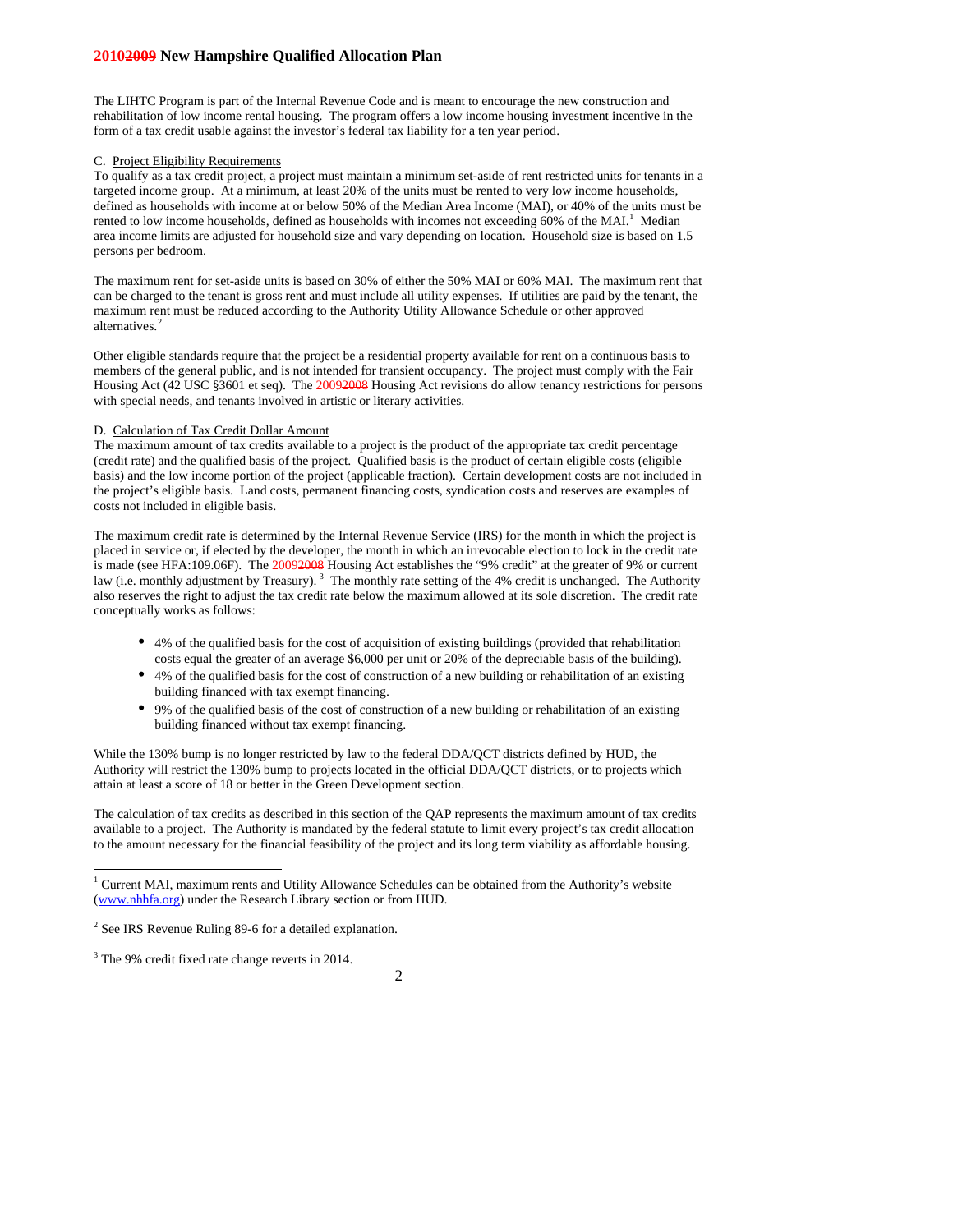The Authority's allocation to a project may be further reduced by the policies and procedures set forth in this QAP (e.g. cost standards in HFA:109.05K).

The Authority does not represent at any time that a particular project is feasible, or that there is no risk to the applicant who is undertaking the project. Please refer to IRC 42 or consult a tax specialist for more detail on the extensive requirements and restrictions associated with use of the tax credits.

## **HFA:109.03 STATUTORY ALLOCATION REQUIREMENTS**

The state is awarded a limited amount of tax credits per year, based on a per capita formula, referred to as the annual tax credit ceiling. The annual tax credit ceiling for the state of New Hampshire is approximately \$2,800,000.<sup>[4](#page-6-0)</sup> Additional tax credits may be available from prior years if unused tax credits are carried forward, or if previously allocated tax credits are returned or rescinded. If the state uses all of the annual tax credits and tax credits from prior years by the end of the calendar year, the state qualifies to apply for tax credits from the National Pool. Tax credits from the annual tax credit ceiling, credits returned or carried forward from a previous year, and tax credits awarded from the National Pool comprise the total amount of tax credit available for the year.

## Allocation Plan Requirements

Each state Allocation Plan must meet certain minimal requirements. The selection criteria must include:

- project location
- housing needs characteristics
- project characteristics, including whether the project involves the use of existing housing as part of a community revitalization plan
- projects intended for eventual tenant ownership
- tenant populations with special housing needs
- sponsor characteristics
- tenant populations of individuals with children
- public housing waiting lists
- energy efficiency
- historic character

States must give preference among selected projects to:

- those serving the lowest income tenants,
- those serving qualified tenants for the longest period
- projects located in Qualified Census Tracts, the development of which contributes to a concerted community revitalization plan

States may include such other criteria as they deem appropriate, and except for the specified preference items, there are no requirements as to the relative weight of the various factors. Additional LIHTC responsibilities of the Authority include:

- Assurance that the amount of tax credits allocated does not exceed the amount "necessary for the financial feasibility of the project and its viability as a qualified low income housing project throughout the credit period."
- Evaluation of all projects for consistency with the Allocation Plan and for credit need, including projects using tax exempt bond financing.
- Execution of an agreement for "an extended low income housing commitment" for every project. This agreement must be recorded as a restrictive covenant binding on all successor owners, and must allow low income individuals the right to enforce the commitment in state court.<sup>[6](#page-6-2)</sup>

-

<sup>&</sup>lt;sup>4</sup> This figure is adjusted annually for inflation, in accordance with the Consumer Price Index. <del>The amount has been</del> increased 10% for 2008 and 2009 by the 2008 Housing Act.

 $<sup>5</sup>$  IRC 42.</sup>

<span id="page-6-2"></span><span id="page-6-1"></span><span id="page-6-0"></span><sup>6</sup> See also HFA:109.05P – Extended Use Agreement and HFA:109.11 – Land Use Restriction Agreement.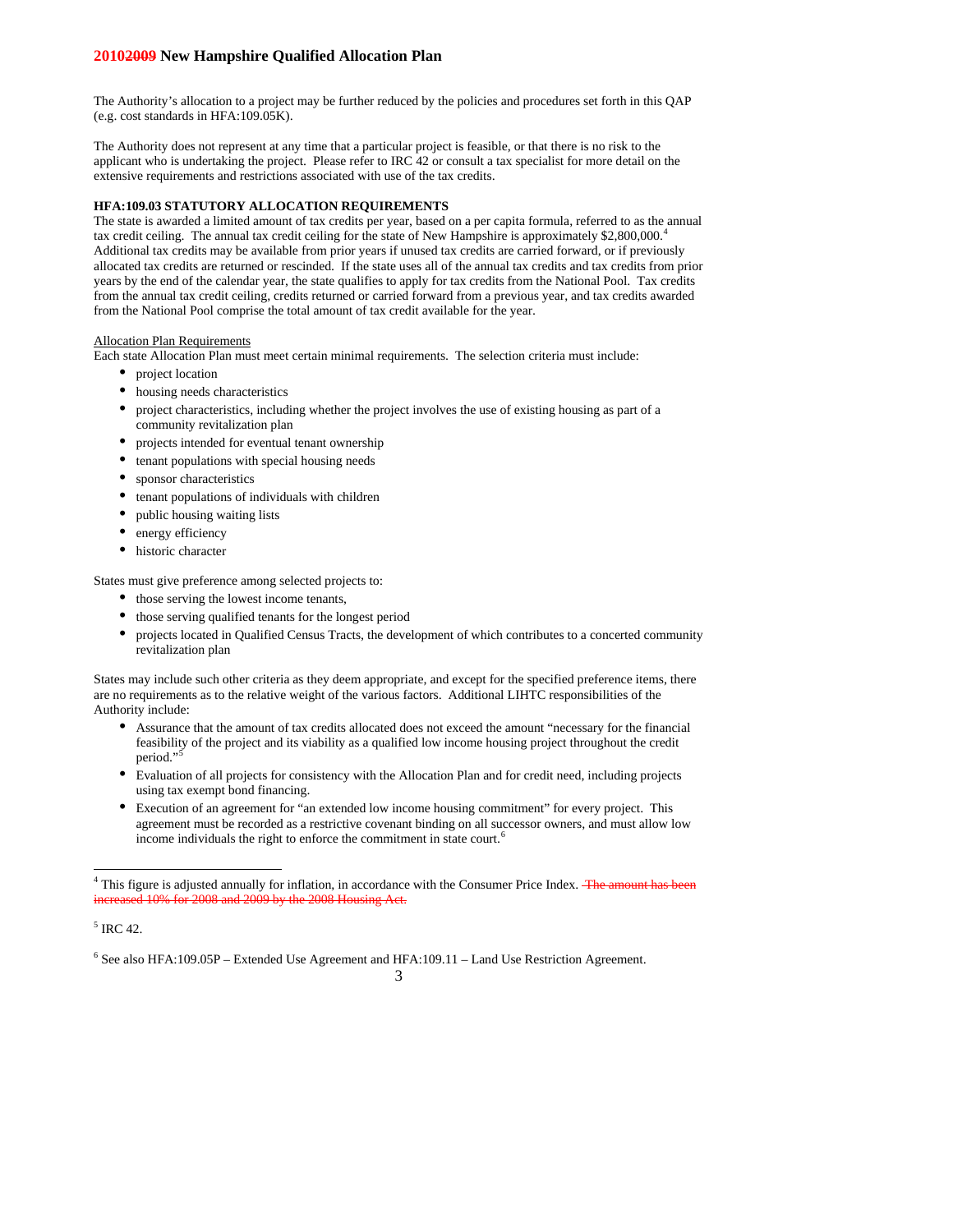• Monitoring of compliance with the provisions of Section 42 and notifying the Internal Revenue Service of any noncompliance.

# **HFA:109.04 APPLICATION PROCESS AND DEADLINES**

The Authority's schedule for annual tax credit applicationsreservations is as follows:

ROUND APPLICATION DEADLINE CREDIT ALLOCATED 1 Up to 10060% of the available allocation (including senior set-aside) Deadline: February 6, 2010<del>2009</del>

Applications must be submitted entirely via e-mail (no paper except architectural plans) before the application deadline to  $\langle mkopp$ elkam@nhhfa.org>. The primary application file (excel format) can be downloaded from the Authority's website. Other files attached should be helpfully labeled, and large files such as environmental reports should be broken into smaller .pdf files (approximately 5MB maximum).  $\frac{2}{2}$  All remaining allocation, plus unused, returned and National Pool credits

# Deadline: June 26, 2009

the right to allocate more than 60% in the cored sufficiently to receive a portion of the credit amount needed for feasibility have to wait until the 2<sup>nd</sup> round for a complete reservation. The Authority also reserves the right<br>edits between rounds (based on the existing project scoring from the previous application round) allocate credits between rounds (based on the existing project scoring from the project from the previous round withdraws or otherwise is rejected. The Authority may consider making a reservation of tax credits for an application received after the Round 12 deadline provided there are tax credits available and there are no otherwise eligible and/or appropriately sized projects remaining from that round. The Authority may at its discretion elect to reserve less tax credits than are otherwise available in any given application round. See also HFA:109.06B.

## **HFA:109.05 PROGRAM POLICIES AND FEES**

A. Non-Profit Set-Aside

The Authority shall set-aside 10% of the state's annual tax credit allocation for qualified non-profit organizations that:

- meet tax exempt requirements of IRC  $501(c)(3)$  or  $(c)(4)$ ;
- own a controlling interest in a project and materially participate in the development and management of the project throughout the compliance period;
- have exempt purposes including the fostering of low income housing.

Wholly owned affiliates of a non-profit are eligible. In order to qualify for the non-profit set-aside, the organization must provide sufficient documentation to verify its status as a qualified non-profit organization in accordance with the requirements of IRC 42 (h)(5)(c). See also HFA:109.06 B regarding for allocation of the nonprofit set-aside.

#### B. Supplemental Set-Aside

-

The Authority shall set-aside \$120,000 of the state's annual tax credit allocation for projects returning for supplemental credits after having received a carryover allocation in an earlier year. Allocations made under this setaside can be up to \$30,000 for any one project and shall be made outside of the competitive process and funding rounds. Requests for more than this amount shall be handled through the competitive rounds and process. Supplemental allocations must meet the General Threshold Criteria (HFA:109.07B). Requests under this set-aside will be granted at the sole discretion of the Authority staff only for projects which meet one or more of the following criteria:

- have incurred or face substantial unforeseen cost increases;
- subject to an unanticipated reduction in equity yield on the sale of the tax credits;  $<sup>7</sup>$  $<sup>7</sup>$  $<sup>7</sup>$ </sup>
- would reduce their level of other Authority capital subsidy funding;
- would improve their financial feasibility but still be consistent with the Authority's underwriting and/or subsidy layering review process.

4

**Formatted:** Indent: Left: 0 pt

**Formatted:** Highlight

<span id="page-7-0"></span><sup>7</sup> "Reduced equity yield" means a lower price paid by syndicators/investors per tax credit dollar allocated.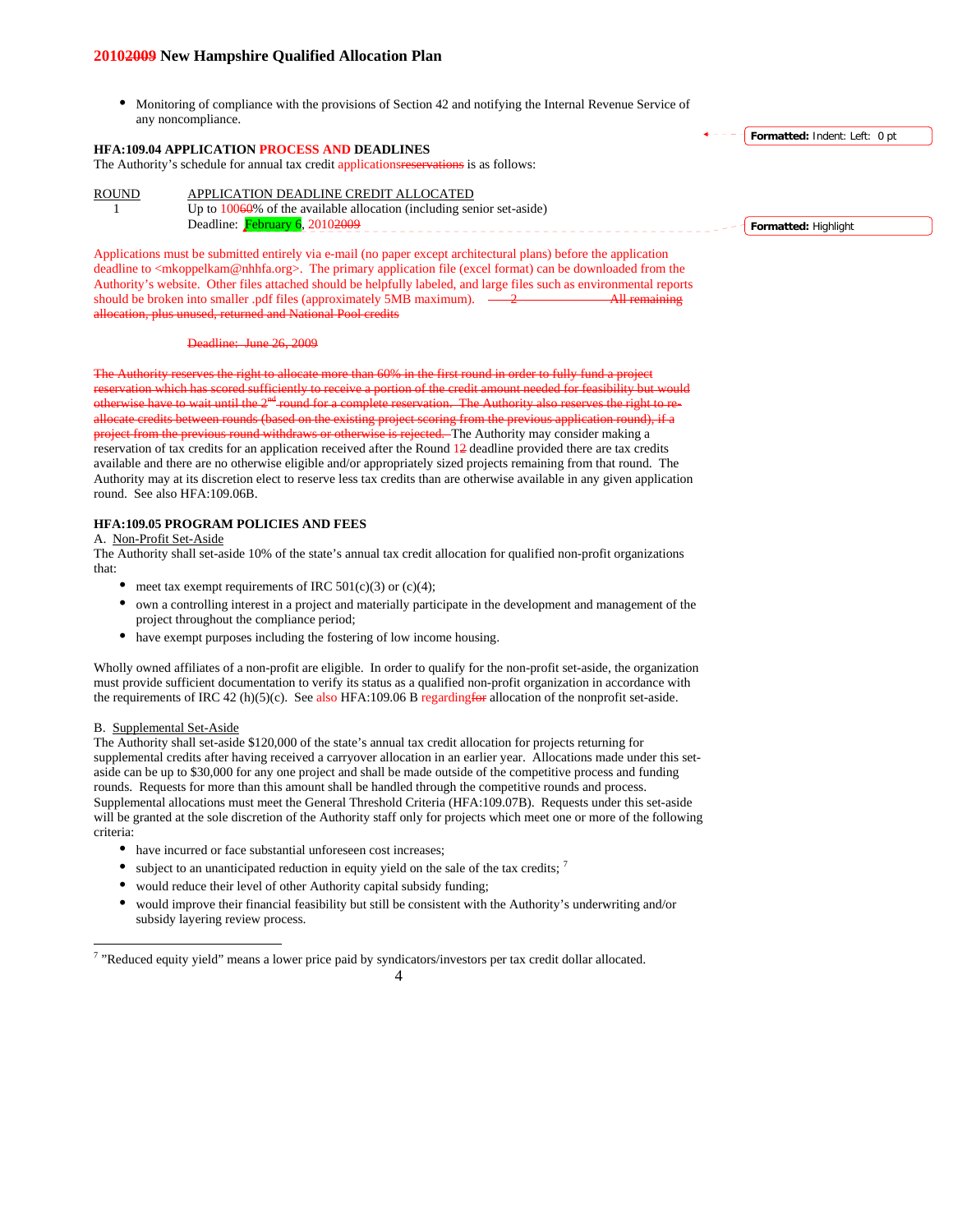Any remaining amounts of the supplemental set-aside pool remaining after June  $1<sup>st</sup>$  will be madeineluded in the tax credit amounts available for general allocation.Round 2. However, if tax credits are still available after June 1stthe Round 2 reservations have been made, Authority staff can make additional supplemental reservations under the same program guidelines.

#### C. Senior Set-Aside

\$450,000 of the annual tax credit allocation shall be set-aside exclusively for senior projects  $\frac{1}{2}$ . For the purposes of the set-aside, senior projects are defined as having all units designated 62 and over age restricted. Senior projects shall be scored and ranked separately in Round 1 and up to \$450,000 in senior project reservations may be recommended to the Board. The Authority may reserve/allocate up to 5% more that that which is set-aside for senior projects at any time of the year if necessary to fully and adequately fund an application.

For any credit amounts remaining after<sup>I</sup>n Round 12, senior project applicants will be evaluated second in competition with all other applicants and will have no special set-aside.

D. Preservation Projects are not eligible to apply for 9% LIHTC. Ineligible projects are ones funded with federal or other subsidies (except CDBG) that are currently subject to regulatory documents limiting rents and/or tenant incomes. This prohibition is in place while the Authority develops its long term preservation strategy. Preservation projects are eligible to apply separately for tax exempt bond financing and 4% LIHTC.

#### E. Allocation Credit Exchange

The Authority will permit exchanges of tax credits to be granted at the discretion of staff under the following conditions (all four factors must apply):

- the Authority has the appropriate amount of unreserved credit available;
- the project sponsor provides evidence of an inability to meet the placed-in-service,  $-$  0% expenditure or other funding deadline for the subject building(s);
- the situation results from either unanticipated litigation, municipal approval delays or other unforeseeable circumstances beyond the sponsor's control;
- the project continues to be financially feasible and meets the QAP threshold and eligibility requirements in effect at the time the tax credits were originally rewarded.

Once staff agrees that the conditions above have been met and the sponsor surrenders the previously allocated credits, staff has the Authority to re-issue a reservation letter for credits in the same amount without further Board action. The new credit reservation amount cannot exceed the exchanged credit amount.

#### F. Application and Compliance Monitoring Fee

The LIHTC application fee is 7% of the final allocation amount for all applicants paid in accordance with the schedule below. There is also a compliance monitoring fee of \$600 per LIHTC unit, which must be paid prior to issuance of the IRS Form 8609. Applications will not be processed without the required fees.

- Application for Reservation: 1% of the annual tax credit request or \$500, whichever is greater, due with submission of Application.
- Application for Final Allocation: balance of the 7% fee, due with the request for Final Allocation IRS Form 8609 (plus the compliance monitoring fee).

The initial application fees may be refunded, less \$500, if a project is withdrawn or otherwise fails to secure a reservation for the round in which an application is submitted. No fees are refundable after a reservation has been approved. Refunds must be requested in writing within 90 days of notification from the Authority. Unsuccessful applicants wishing to apply in future rounds within the same year need not pay any additional applic

#### G. Authority Review of Design, Bidding and Construction Standards

All projects receiving LIHTC allocations (including tax exempt bond projects with "out-of-cap" allocations) must comply with the Authority's Design and Construction Standards. A complete copy of the Design and Construction Standards can be obtained from the Authority or viewed on the Authority's website [www.nhhfa.org](http://www.nhhfa.org/) under the Multi-Family Development section.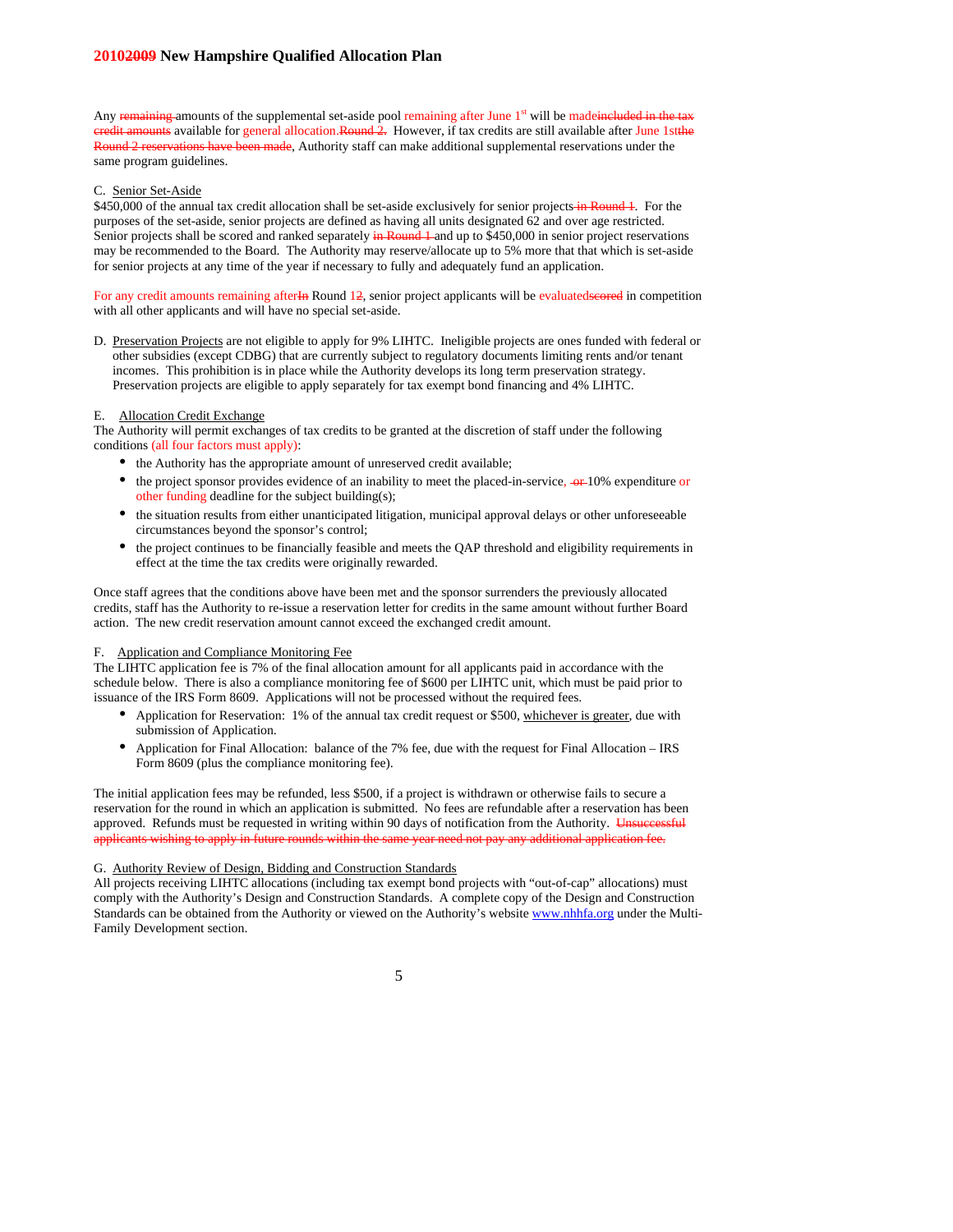In addition to meeting standard national and state building code requirements, projects must meet the federal Uniform Physical Condition Standards (UPCS at CFR 5 et al.), federal Fair Housing Act and Section 504 Accessibility requirements.

Sponsors are generally free to use any reasonable method for selection of contractors. Authority approval of the construction contract is contingent upon the per unit cost standards (HFA 109:05K) and contractor overhead and profit limitation (HFA 109:05M). Alternate proposals may be required should the Authority consider the construction manager, general contractor or any subcontractor costs excessive.

# H. Conceptual Level Project Submittal

The Authority encourages submittal of a conceptual level pre-application early in the development process. There is a significant scoring incentive for projects which submit satisfactory conceptual pre-applications within a certain timetable (see HFA 109.07.C9). The pre-application includes:

- completed spreadsheet application form
- conceptual site design
- building layout and floor plans, square footage of units
- unit counts
- proposed management
- tenant service package (if any)
- ownership structure
- development team
- provision of utilities
- project timetable (including permits and zoning)
- external issues (e.g., environmental)

Conceptual applications will also be evaluated under HFA:109.07B, General Threshold Criteria. It is the goal of the Authority to provide a multi-disciplinary review of the project prior to formal application and to provide the sponsor with a set of written issues and comments.

## I. Maximum Tax Credit Restrictions

The maximum amount of tax credits that any single project (unphased) may receive is \$600,000 of the annual allocation.<sup>[8](#page-9-0)</sup> However projects located on previously developed urban land may receive up to \$800,000 of the annual allocation. This limit will apply even over multiple years.<sup>[9](#page-9-1)</sup>

The maximum amount of "in-cap" tax credits that any one applicant (as one of the general partners or as a development agent for a for-profit entity) can secure in any single calendar year for all projects is \$800,000 of the annual state allocation.

J. Maximum Number of Applications and Projects

The Authority will not accept a new application if an applicant (including any general partner) has:

- twothree or more New Hampshire LIHTC projects that have not yet been completed (i.e., IRS Form 8609's issued), including "out-of-cap" tax exempt bond financed projects; or
- two approved project reservations in the same calendar year as the proposed new application.

Exceptions are allowed if it is a supplemental application for a previously approved project or if it is an application for Phase Two (or subsequent) of a previously approved project.

K. Per Unit Cost Standards/Housing Investment Limits

1

<sup>&</sup>lt;sup>8</sup> "Out-of-cap" tax exempt bond financed project allocations for both projects and applicants are not limited and such projects are not included toward these limits.

<span id="page-9-1"></span><span id="page-9-0"></span><sup>&</sup>lt;sup>9</sup> This does not relate to later phases of phased projects, even if the ownership entity is the same for multiple phases. The limit will apply if less than 20% more units are added in a later year.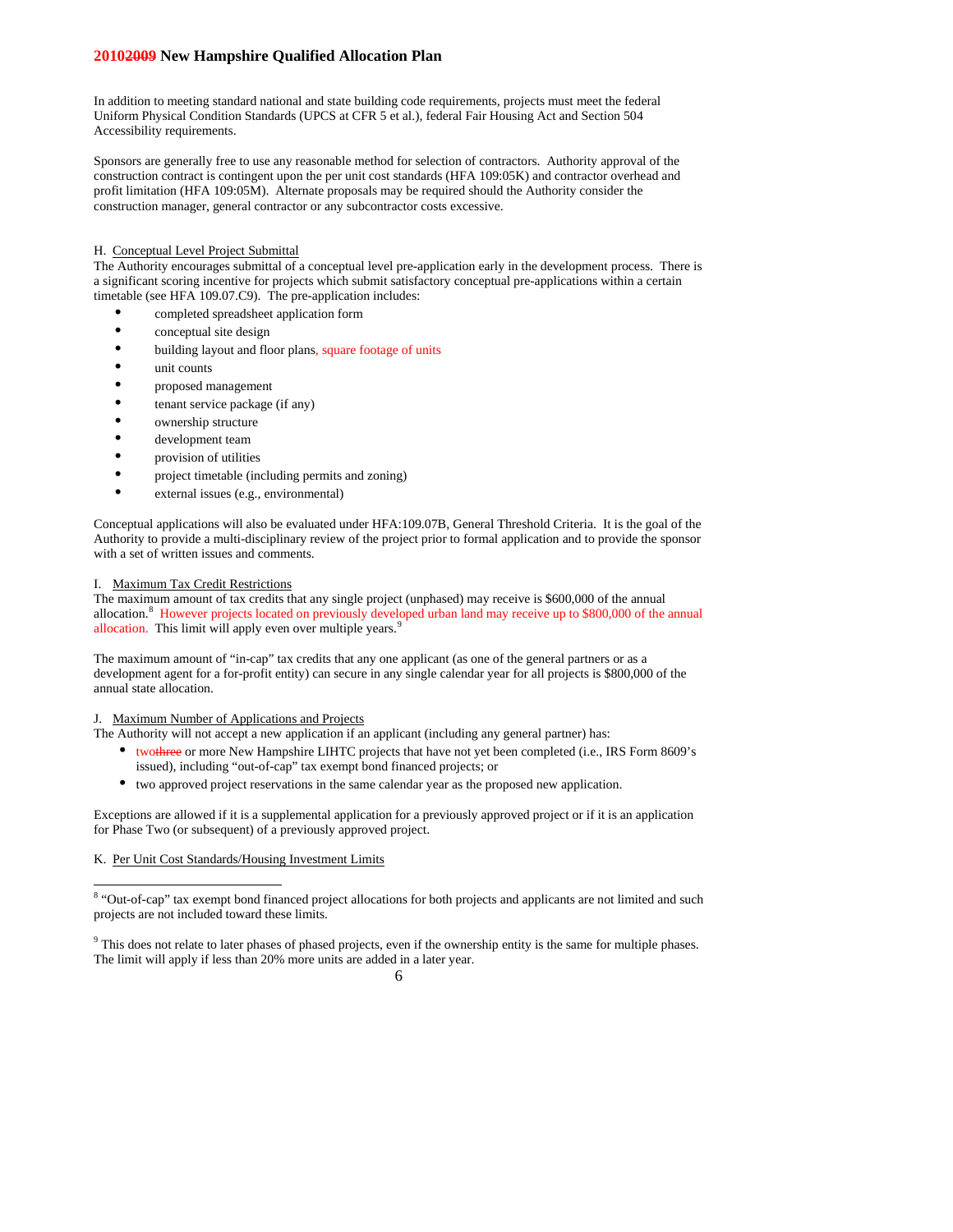Project applications will be carefully evaluated for cost reasonableness. The applicant shall submit professionally prepared cost estimates with the initial application and proposals or bids with the Commitment Phase Requirements or earlier upon request by the Authority. Project applications which indicate unreasonably high total development costs or have unreasonably high specific line item costs may be rejected at the application stage at the sole discretion of the Authority. This is considered an important threshold issue (HFA 109.07B). The Authority will specifically reject any application in which the total development cost per (residential) unit exceeds \$275,000 per unit.

The Authority will review costs in relation to comparable recent projects in New Hampshire and New England and in relation to the HUD 221(d)(3) limits, which are published annually in January.

The per unit "investment limit" for all projects of combined Authority capital subsidy funds and equity raised through the LIHTC is \$200,000 per unit.

The Capital Subsidy program limits are as follows:

- The lesser of \$5045,000 per unit or \$1.52 million total for 9% family projects, the lesser of \$45,000 per unit or \$1,000,000 for 9% senior project.
- A maximum of \$60,000 per unit for 4% tax exempt bond financed projects with no maximum overall dollar limit except as per the Authority's program plan (i.e., annual funding budget).

If a supplemental or additional credit allocation is made to a project in  $20102009$  or a subsequent year, staff has the authority to use the most recent investment limits in evaluating and allocating tax credits and other Authority resources to the project.

#### L. CDBG Funded Projects

Projects which are proposing to include CDBG monies as a source of funds must have previously applied for those funds, or must apply for in the same year and the same funding round (i.e. late winter, summer) as the LIHTC application. This will be a condition that must be met before a carryover allocation will be approved.

#### M. Contractor Overhead and Profit

The following limits on general contractor overhead, profit and general requirements shall apply to all projects:

- Profit: 6% of construction costs
- Overhead: 2% of construction costs
- General Requirements: 6% of construction costs

The construction contract must specify the costs for these line items (e.g. in the schedule of values). For purposes of calculating these limits, construction costs shall exclude contractor overhead, profit and general requirements. In cases where there is an advertised public or selective contractor bid and the Authority monitors the bidding process, these limits shall be considered to have been implicitly met. The Authority staff reserves the right to exceed these limits at its sole discretion based on market conditions and/or project variables.

#### N. Developer Fee

The maximum developer fee allowed is generally calculated in accordance with the Authority's Developer Fee Schedule (Appendix A). The developer fee is not guaranteed or automatic budgetary figure and must be approved by the Authority within the context of each project. The fee will be strictly limited, with any violations of the developer certification of development cost forwarded to the IRS using IRS Form 8823. For purposes of calculating the maximum developer fee allowed, the Authority does not distinguish between the developer fee and fees for consultants doing those tasks typically done by a developer, regardless of whether the applicant is a for-profit or non-profit entity. "Consultant fees" for professional services such as architectural, engineering, appraisal fees or other highly specialized services are not counted as Developer Fee.

#### O. Authority Evaluation and Underwriting Standards

Project applications will be evaluated using the Authority's Underwriting Standards for Multi-Family Finance and all applications must meet the minimum standards for debt coverage ratio, income and expense trending, operating and replacement reserves, etc. A copy of these standards can be obtained from the Authority or viewed at the Authority's website www.the nhhfa.org under the Multi-Family Development section. Applications not meeting the underwriting standards may be rejected at the sole discretion of the Authority.

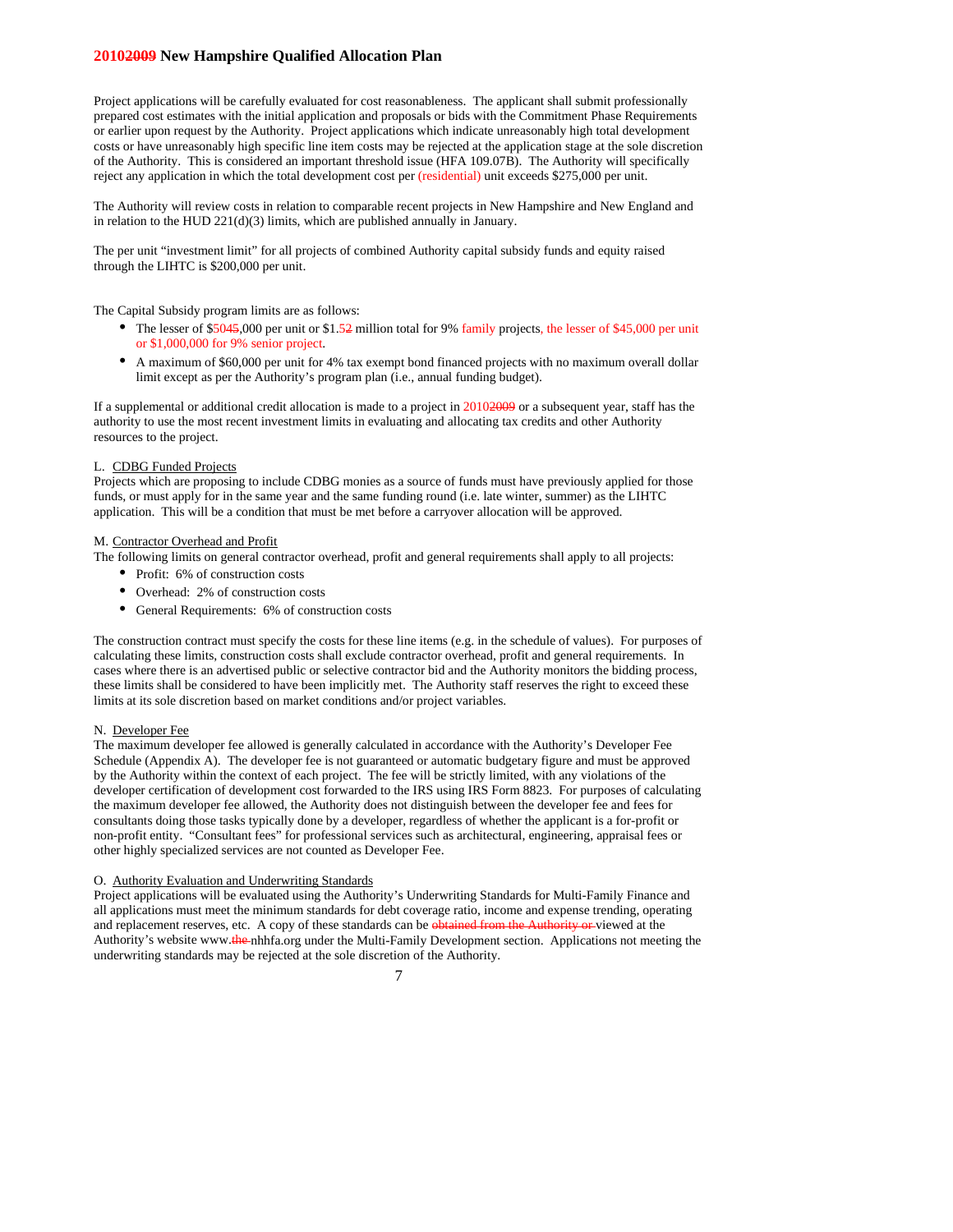## P. Professional Reports: Appraisal, Phase I, Market Study

Professional studies, if required by the Authority must be completed by the Commitment Phase or the Allocation process (see HFA:109.08A). Certain incentive points are given in the competitive scoring process if various reports are completed at the time of initial application (see HFA:109.07C8). Consultants for appraisals and market studies are generally chosen through a selective bid to pre-qualified contractors. The Authority will request payment for third party services from the Applicant prior to the bid being awarded.

- 1. **Appraisal:** Acquisition costs which exceed the appraised value are generally not acceptable except forunder extenuating circumstances, which must be stated in writing as part of the application process. The appraiser must be licensed as a New Hampshire Certified General Appraiser.
- 2. **Phase I Environmental Report:** A satisfactory Phase 1 Environmental Report is a requirement for the allocation of tax credits. The report must meet ASTM Standard E 1527-97 for Environmental Site Assessments. Older buildings planned for renovation should have asbestos and lead testing completed, and buildings planned for demolition should have suspect materials tested for asbestos. Issues raised by the Phase 1 Environmental Report should be resolved to the extent possible (e.g. further testing of suspect materials). Phase I Environmental Reports can be contracted directly by the sponsor in all cases.<sup>[10](#page-11-0)</sup>
- 3. **Market Study:** As required by statute, a market study of the housing needs of low income individuals in the area served must be completed by a third party professional, approved by the Authority and done at the expense of the developer. Exceptions may be allowed in situations where relevant market studies were recently completed for the same market area and same developer. Market studies may not be required for acquisition of occupied projects using tax exempt bond financing (i.e.4% "out–of-cap" credit). See the Authority's requirements on the website (www.nhhfa.org).

#### Q. Extended Use Agreement

-

IRC Section 42 (Section 42(h)(6)(D)) provides a requirement for an Extended Use period of at least 15 years beyond the initial 15 year compliance period. Section 42 (h)(6)(E)(II) provides an exception:

…if the housing credit agency is unable to present during such period a qualified contract for the acquisition of the low income portion of the building by any person who will continue to operate such portion as a qualified low income building. Subclause (II) shall not apply to the extent more stringent requirements are provided in the agreement or in State law. (Emphasis added).

The Authority has more stringent requirements:

1. All Owners (or successors and assigns in interest pursuant to Paragraph 3 below) of the property shall be bound to the LIHTC rent and income limits to be set forth in the Land Use Restriction Agreement (LURA) for 99 years beginning on the date which begins the compliance period, as defined in the LURA. The LIHTC income and rent restrictions set forth in the LURA will not be allowed to terminate at the end of the  $15<sup>th</sup>$  year for any reason. Owners wishing to be relieved of the LURA's income and rent restrictions must follow the process described in Paragraph 2 below.

Prior to issuance of IRS Form 8609 Low Income Housing Credit Allocation Certification by the Authority, all Owners (except ownership entities ultimately controlled by a qualified non-profit or local housing Authority) must sign a Right of First Refusal (ROFR – for example see appendix).<sup>[1](#page-11-1)1</sup> The Authority does not want to be the first party to the ROFR. The ROFR shall provide that if the Owner wishes to be relieved of the LURA's income and rent restrictions after the 30 year compliance period, the Owner must use the following procedure:

<span id="page-11-1"></span><span id="page-11-0"></span> $<sup>11</sup>$  For example, when general partner is for-profit affiliate of a qualified non-profit corporation, no ROFR is needed.</sup> The ROFR can be with the Authority.



<sup>&</sup>lt;sup>10</sup> Projects also applying for Authority capital subsidy may need to comply with HUD environmental protocols, so please check with your development officer before proceeding with the Phase 1.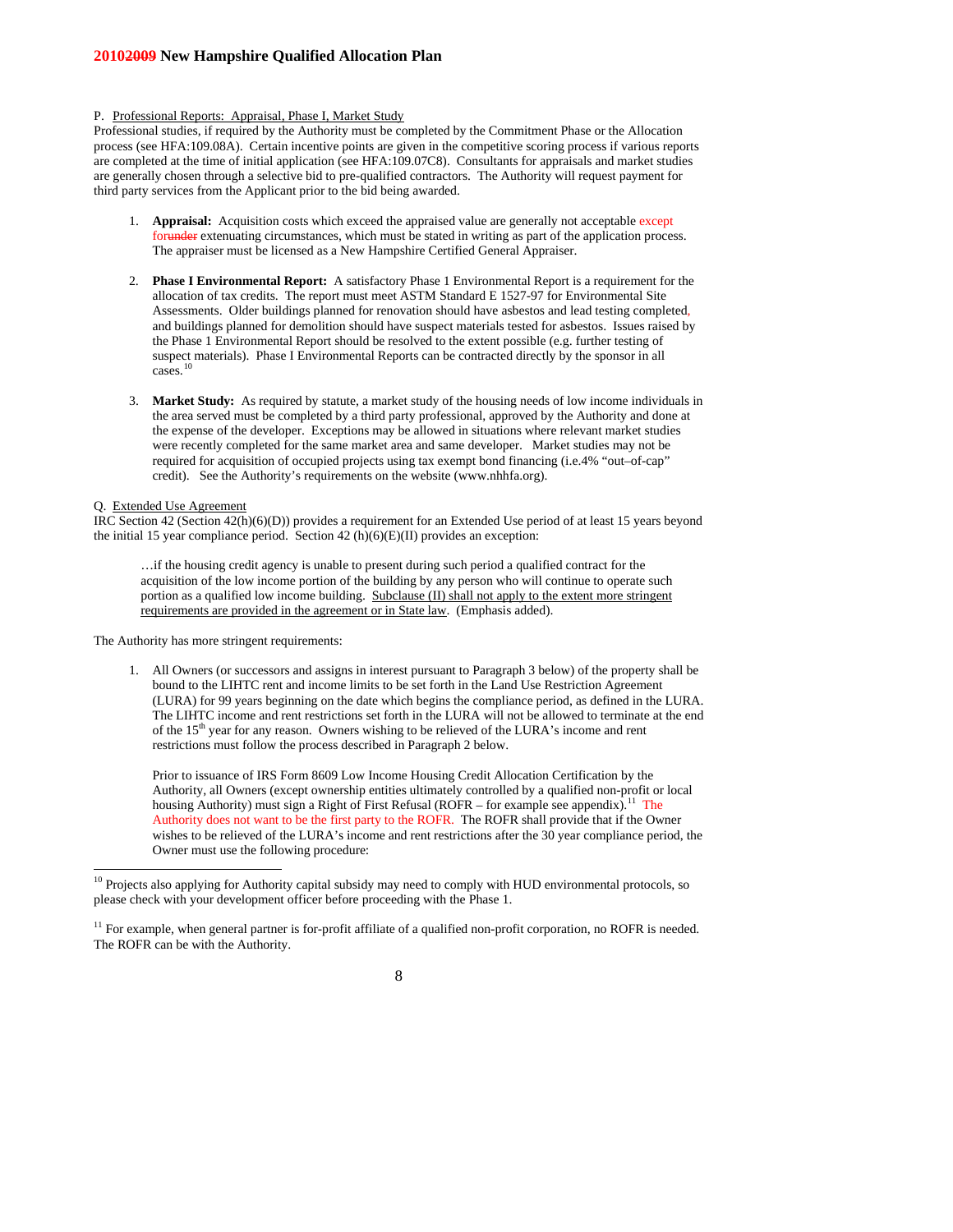- a. The Owner may make a bona fide offer to sell the property to a qualified non-profit entity (QNP), government agency or tenant co-op or resident management corporation (i.e. "eligible entity") for a price equal to the minimum set forth as per formula at IRC Section  $42(i)(7)(B)$ . If the eligible entity purchases the property pursuant to the offer, the original LURA shall be terminated and no rent or income limitations shall apply. However, the goal is to maintain long-term low income residency and affordability to the extent possible.
- b. If the eligible entity (or its successors and assigns) declines the opportunity to purchase property or otherwise declines to exercise its right under ROFR, then the Owner shall offer to sell the property to the Authority (or its designee) for the same price at which it offered to sell the Property to the eligible entity. If the Authority purchases the property pursuant to the offer, either for its own purposes or on behalf of another eligible entity, the Authority may discharge the original LURA, renegotiate a new LURA to maintain low income residency and affordability or use the derived resources to produce an appropriate affordable housing benefit.
- c. If the Authority declines to accept the offer to purchase the property or otherwise declines to exercise its rights under the ROFR either for its own purposes or on behalf of another eligible entity, the LURA shall be discharged and the Owner is free to sell and/or convert the property to market rents or other uses, after adequate notice to existing tenants and compliance with existing law (including the 3 year tenant protection period cited at Section 42 (h)(6)(e)(ii)).

The Owner may sell or transfer the Project during the low income compliance period with the prior written consent of the Authority.<sup>[1](#page-12-0)2</sup> The Authority shall be under no obligation to approve any sale or transfer, except for ownership transfers using the Right of First Refusal process with a qualified nonprofit entity as described above.

The Authority's interest in reviewing the proposed buyer and the terms of any proposed sale of a tax credit property (including non-LIHTC units) is in maintaining and not jeopardizing the affordability, condition of housing and quality of management of the low income units during the compliance period. The Authority must be satisfied in all respects that the proposed new owner can effectively manage and operate the project (including projected financial viability) as quality affordable housing for the remainder of the low income compliance period.

#### R. Tenant Selection – Fair Housing

Any project financed in whole or in part with tax credits or Authority funds shall not provide any preference for resident selection from a specific town or community. As per tax credit law (IRC Section 42), tax credit units must be available to the general public, and marketing and rent-up must comply with federal Fair Housing Law. Project design and construction must also comply with the Fair Housing Act, and the architect must certify compliance.

## S. Tenant Anti-Displacement and Relocation Policy

Permanent displacement of tenants is strongly discouraged. The Authority reserves the right to reject any applications that fail to minimize permanent displacement of tenants. Any proposed temporary or permanent relocation of tenants should generally meet standards equivalent to the federal Uniform Relocation Act (URA).[13](#page-12-1)

#### T. Reference

-

IRS Federal Revenue Procedure 98-9 established a process for the Authority to check the LIHTC related background of tax credit applicants. Data available to the Authority from the IRS includes a review of the Business Master File, revenue agent reports and other sources of account data. The Authority needs to sign a Memorandum of Understanding with the Internal Revenue Service in order to begin implementing this policy, and has not yet done

<span id="page-12-1"></span><span id="page-12-0"></span><sup>&</sup>lt;sup>13</sup> LIHTC projects are not covered by the federal URA unless other qualified federal funding is involved in the project such as CDBG, HOME or project based Section 8 vouchers.



 $12$  Any sale or transfer of the Project by foreclosure or by transfer of title by deed in lieu of foreclosure is exempt from Authority review as per Section 42.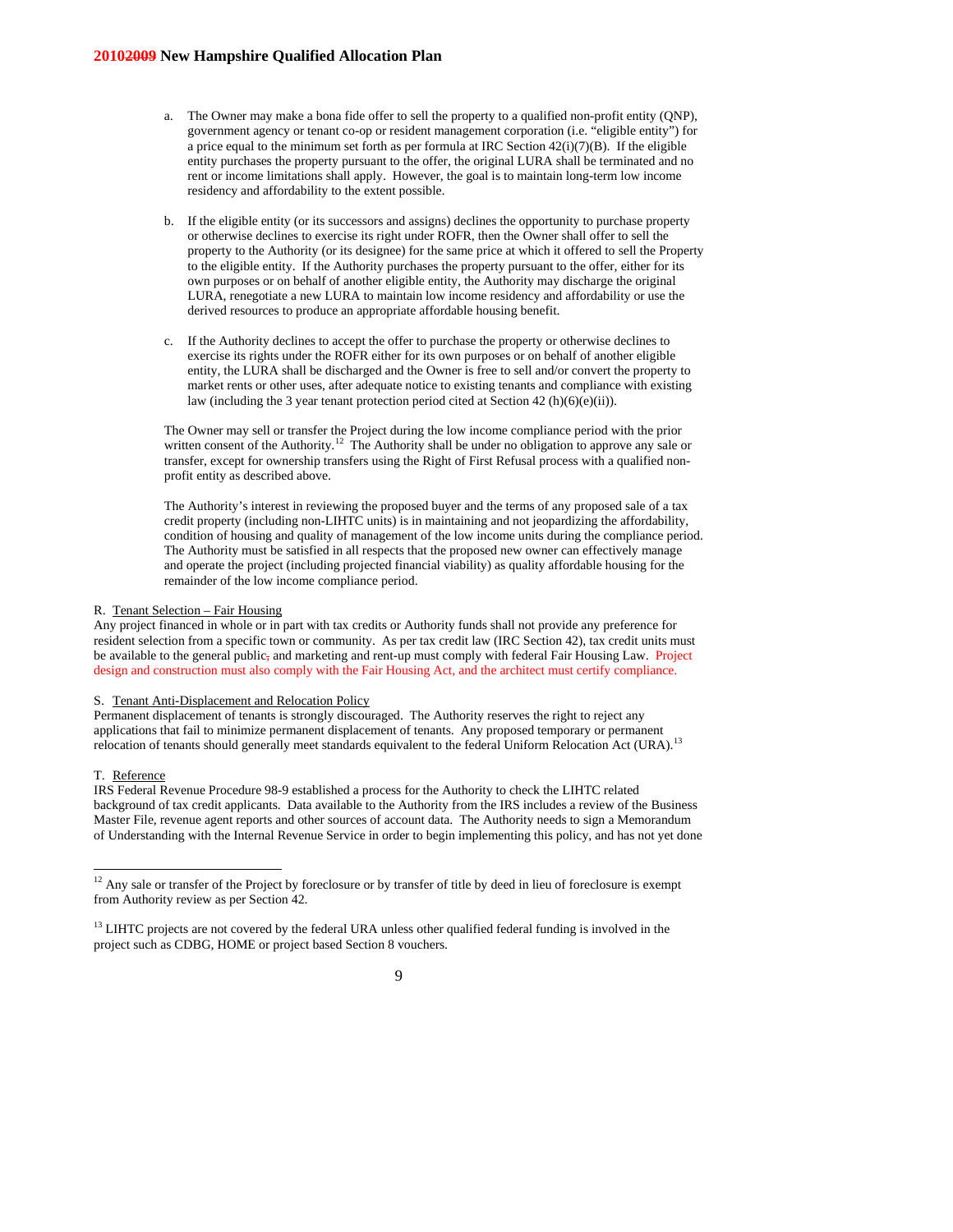so at this time. Applicants may be required to submit IRS Form 8821 with their tax credit applications, including separate forms for all general partners.<sup>[14](#page-13-0)</sup>

Developers new to New Hampshire or the Authority may be required to provide reference authorization so that references can be checked with lenders and housing officials in other states.

## **HFA:109.06 APPLICATION PROCESSING – SELECTION AND RESERVATION**

There are three phases of application processing – the **Reservation Phase, Commitment Phase** and the **Allocation Phase**. All applications shall be submitted entirely electronically on the application form provided by the Authority.[1](#page-13-1)5 All applications must be submitted by the appropriate deadline (See HFA:109.04). Applicants are encouraged to submit applications early and/or discuss preliminary proposals with LIHTC Program staff in order to facilitate the development and tax credit process. Incomplete applications will be rejected without further processing, though minor variances may be waived at discretion of the Authority. The Authority reserves the right to seek clarification of applications for purposes of establishing scoring.

# A. Supplemental Allocations and Credit Exchanges

Applications for supplemental credits (after having received a carryover allocation in a previous year) and credit exchanges may be made at any time and will be evaluated outside of the competitive scoring process. Reservations of supplemental credits and credit exchanges meeting the requirements of HFA:109.05D can be approved by Authority staff without further Board or Multi-Family Housing Committee approval. See section HFA:109.05B for further information.

## B. Evaluation of Applications

-

All applications are checked against the General Threshold Criteria (HFA:109.07) and checklist (Appendix C). Contacts may be made with local municipal officials, cited funding sources, management companies, equity investors, etc. **Projects may be rejected at any time during the allocation process at the sole discretion of the Authority for failure to meet General Threshold Criteria.** Upon satisfactory completion of the Application Threshold Requirements, the project will be scored and ranked in accordance with the Scoring Criteria described in HFA:109.07C of the Allocation Plan. Projects shall be recommended for a Reservation of tax credits based on the competitive scoring results. Projects must receive a minimum of 60 points to be eligible to receive a tax credit reservation in Round 1 and a minimum of 40 points

The nonprofit set-aside shall generally be allocated through the QAP scoring system. However since the state's entire allocation authority is predicted on meeting the 10% nonprofit allocation, one or more nonprofit projects may be selected (based on their relative scoring) in the  $2<sup>nd</sup>$ -application round-over higher scoring applicants until the 10% allocation requirement is met. Note that public housing authorities do not qualify for the 10% set aside.

In a situation where only partial credits are available for the next highest scoring project, the Authority will retain the right to bypass that project and either give credits to other projects lower in the scoring ranking which can more reasonably use the remaining credit amount or use the credits in a future round.

If a partial allocation is offered, the Authority must be convinced that a project can be appropriately phased or down-scaled, that the project's feasibility is not conditioned upon receipt of future additional Reservation and that the project can retain its Scoring Criteria ranking. The Applicant must demonstrate the ability to meet these criteria within 21 days of notification by the Authority. If the project fails to show it can work with the credits available, the Authority may proceed to reserve credits for lower scoring projects or use the credits in a future round.

The Reservation (or rejection) of tax credits shall be made by the Authority's Board of Directors (except for supplemental credits and credit exchanges as described above). Applicants not receiving a Tax Credit Reservation will be considered rejected for that application round, but can be considered later in the year if additional resources become available. subsequent rounds. These Applicants may be placed on a waiting list until the end of the calendar year in which the application was received. Applicants must 60 days of notification that tax credits have not been awarded during that round or the application will be considered

 $14$  IRS documents can be secured on the internet at  $\frac{www.irs.ustreas.gov.}{www.irs.ustreas.gov.}$ 

<span id="page-13-1"></span><span id="page-13-0"></span><sup>&</sup>lt;sup>15</sup> The application can be secured from the Authority's website  $\frac{www.nhhfa.org}{www.nhfa.org}$  under the Multi-Family section. Applications must be emailed to  $\frac{mkopplkam@nhhfa.org}{m}$  (no cd's).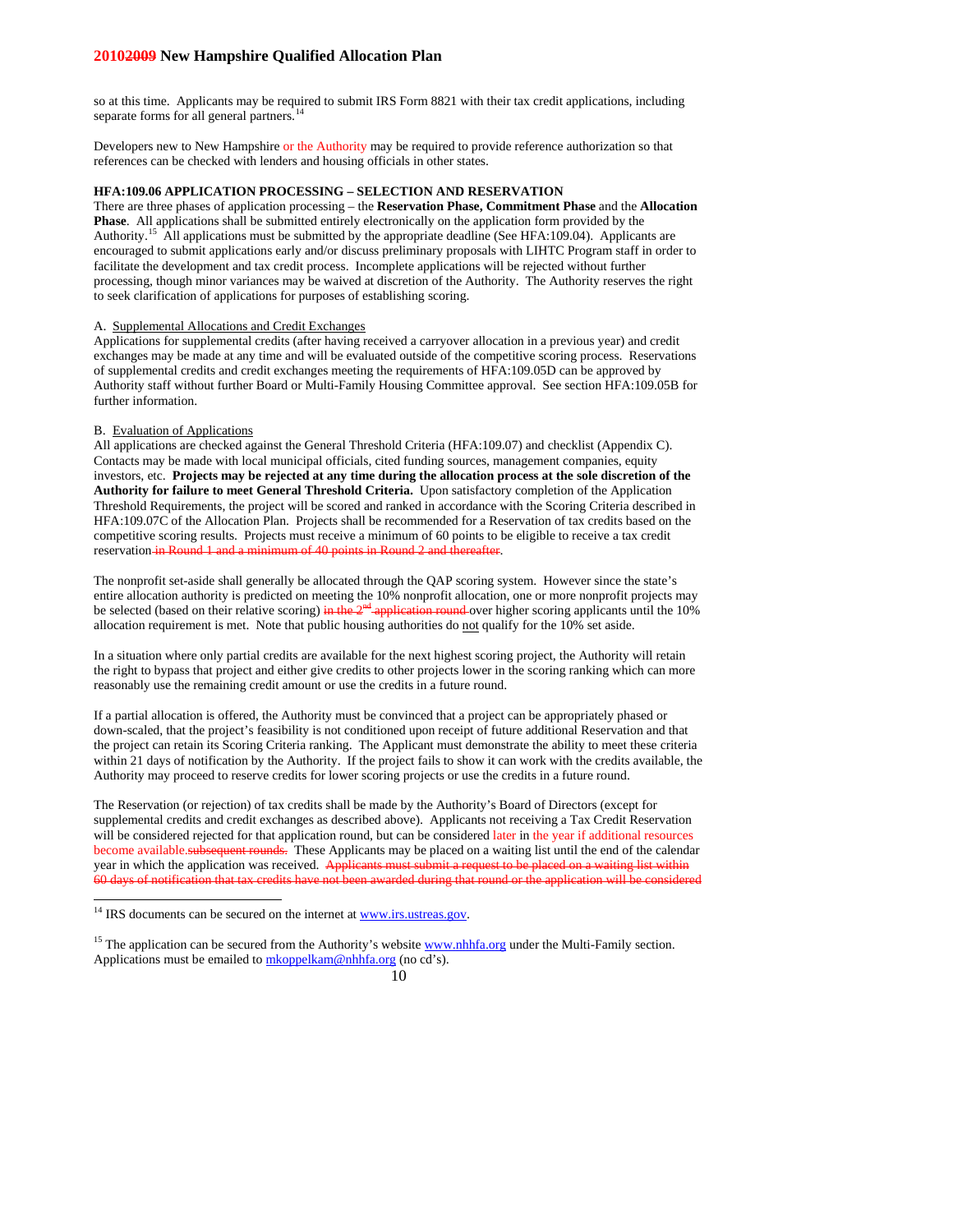withdrawn. Applicants on the waiting list will not receive any ranking priority and will compete equally with all other applicants in any subsequent rounds in that same calendar year. The Authority may require the Applicant to submit amendments to the application and the Applicant will be required to meet any changes in the IRC Allocation Plan.

The Authority may consider making a reservation of tax credits for an application received after the Round 2 deadline provided there are tax credits available and there are no otherwise eligible and/or appropriately sized projects remaining from that round.

The Authority may at its discretion elect to reserve less tax credits than are otherwise available in any given application round.

## C. Conversion to Out-of-Cap Project

In the interest of making the most efficient use of New Hampshire's housing related resources, the Authority reserves the right to remove a project fromform the competitive process, regardless of potential score and convert the project to an "out-of-cap" bond financed project. This would be premised on project feasibility under a tax exempt bond financed scenario (construction and/or permanent), as determined by the Authority. However, once removed from the application round, the Authority cannot guarantee successful bond financing for the project.

## D. Tiebreakers

In the case of a scoring tie between two or more projects where only a subset can be awarded a credit reservation, the tiebreakers shall be:

- 1. If a family project is tied with a senior project, the family project is favored.
- 2. The project with the highest percentage of tax credit eligible units, compared to total units.
- 3. If still tied, senior projects use the senior location score.
- 3. If a new construction project is tied with a rehab project, the new construction project is favored. A combination project is considered new construction.
- 4. If still tied, the most efficient use of tax credits (i.e. lowest amount of tax credits per rent restricted unit).

#### E. Determination of Credit Amount

The Authority performs a comprehensive financial analysis of the proposed project at three separate stages: the Reservation Phase, Application for Carryover Allocation and Application for Final Allocation. As per federal law, the project will receive no more than the tax credit amount required for the project's feasibility, assuming the project qualifies for at least that much credit.

To determine the tax credit dollar amount, the project application will be analyzed using the Authority's underwriting criteria (see HFA:109.05O). The development and operating budgets will be reviewed for reasonableness and line items may be adjusted up or down by the Authority based on this review. Projects will be underwritten based on an equity investment rate that corresponds to prevailing syndication market rates. Projects will generally be underwritten assuming the maximum debt based on a debt coverage ratio (annual net operating income before debt service divided by annual debt service) of no greater than 1.2, with prevailing loan terms for commercial properties. A higher debt coverage ratio may be used in cases of small or special use projects where there is a higher than normal risk.

# F. Irrevocable Election

-

After a Reservation is made the Sponsor may irrevocably elect to lock in the applicable percentage, using the Authority's Binding Agreement and Irrevocable Election document to be executed in the month in which the applicable percentage is elected.<sup>[16](#page-14-0)</sup> Requests for an irrevocable election must be made at least 14 days prior to this

<span id="page-14-0"></span><sup>&</sup>lt;sup>16</sup> The 20092008 Housing Act fixes the "9%" tax credit note (the "applicable percentage") at exactly 9% through 2013.

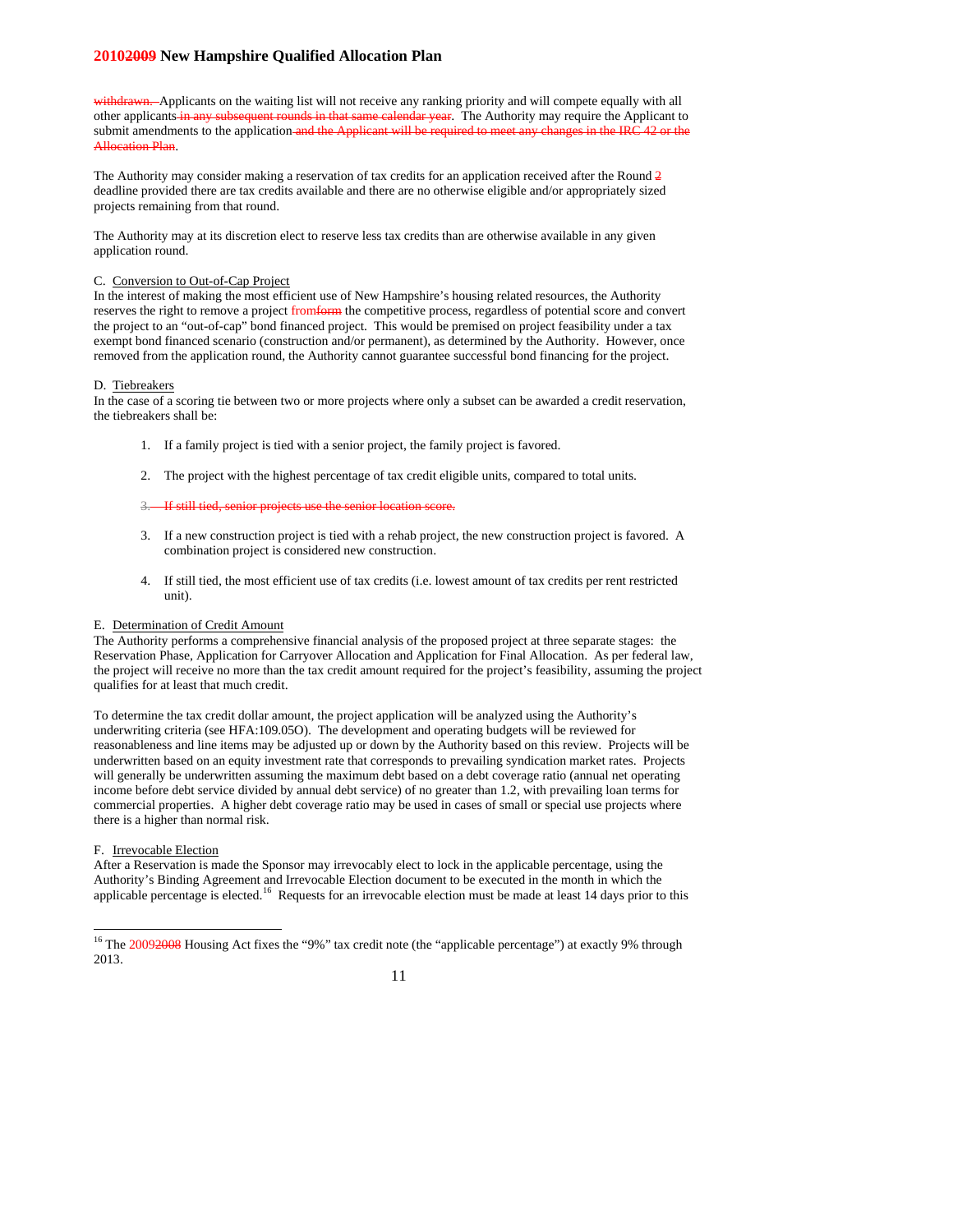deadline. This option is available to the Sponsor up until the date the Carryover Allocation Agreement is signed. After that time the rate is set at the date the project is placed in service. For tax exempt bond financed projects using "out-of-cap" tax credits, the Irrevocable Election must be made in the month the bonds are issued; otherwise the project must wait until the placed in service date.

## **HFA:109.07 SELECTION PROCESS AND CRITERIA**

#### A. Overview

In order to meet the state of New Hampshire's housing needs and priorities as well as make the most efficient use of the tax credits available to the state, this project selection system was created to encourage projects that address specific objectives. These objectives are largely based on conclusions contained in the 2006-2010 Consolidated Plan for the State of New Hampshire.

Applications for Reservation meeting the general program requirements, Application Threshold Requirements listed in Appendix C and which score competitively will be recommended to the Authority's Board of Directors for a reservation of credits. Applications should be complete and the required supporting documentation included. Inconsistencies in the application or missing supporting documentation may reduce the project's score or cause it to be rejected. The Authority is not required to notify the applicant of inconsistencies or missing information.

#### B. General Threshold Criteria

Projects may be rejected at any time during the allocation process (from application up to completion and issuance of the IRS Form 8609) at the sole discretion of the Authority for failure to meet the General Criteria listed below:

- The project location is considered infeasible or inappropriate. For example, proposed sites in the 100 year floodplain, with severe topographical impediments that would make development abnormally expensive or risky (either from a construction/engineering perspective or from a property management perspective), or a location that is not appropriate for senior or family residential use.
- Project or housing characteristics (e.g. style density, undue concentration of income targeting or large family units) are inappropriate for the neighborhood, do not appear to satisfy market need or there is undocumented/unsupported market demand.
- The project's developer or any party affiliated with the development team does not have the experience or ability to successfully complete the project or has failed to meet the objectives of the program on past proposals.
- The project's management agent or general partner has a history of chronic noncompliance in accordance with HFA:109.16, has failed to meet the requirements of the LURA for previous projects or has any significant negative tax credit history with other state tax credit allocating agencies as determined by interagency contact or as documented in IRS records (see HFA:109.05T).
- The project's developer, management agent or anyone affiliated with the general partner is or has been noncompliant or otherwise in default with this or any other Authority program as determined by the Authority.
- The developer or general partner(s) has another tax credit project that has not started construction within six months from the date of the LIHTC carryover allocationed
- Development costs in total or in part, including but not limited to developer fees, intermediary costs and syndication expenses are judged to be unreasonable.
- The project is determined to be financially infeasible due to high costs and/or lack of adequate financing sources. The Authority concludes that the project will not be able to satisfy the criteria of the Commitment Requirements (listed in Appendix D) in a timely manner. For example, serious issues need resolution, such as planning, zoning, permits or land use requirements, environmental issues, the ability of the Sponsor to apply for or obtain grant or debt financing, problems with statutory requirements, etc.

Note that representation made about the project relating to factors that are used in the selection and scoring criteria (including "Green Development" items) may not be changed without the approval of the Authority and will be enforced by the LURA (see HFA:109.11). Tax credit reservations may be rescinded if the project changes in a way that reduces the initial score at the sole discretion of the Authority (see HFA:109.08A Commitment Phase).

A change in the project ownership or the management agent from that represented in the application may subject the project to re-evaluation in accordance with the Allocation Plan. Under no circumstances will

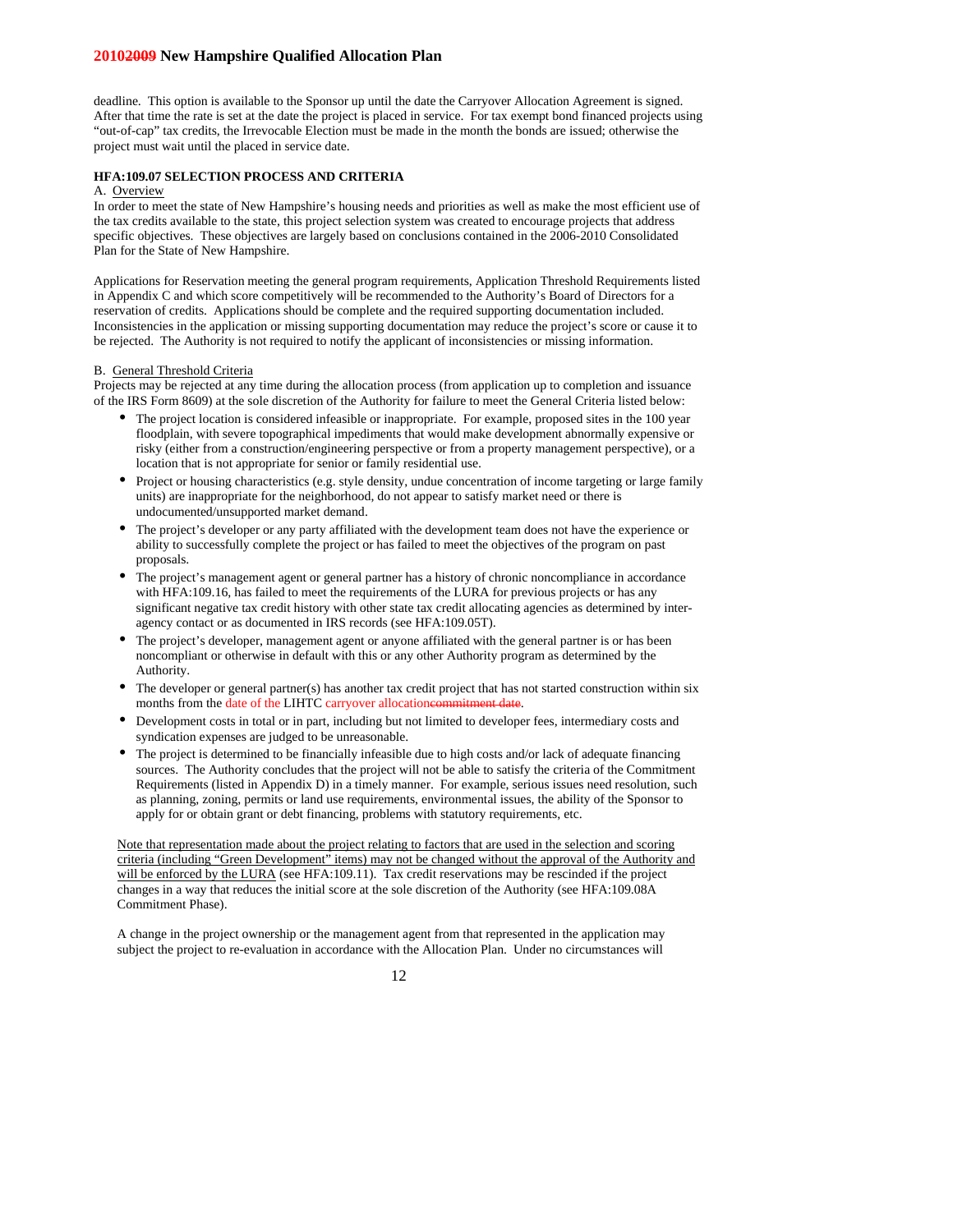changes to the project ownership or management agent be allowed without the express written permission of the Authority.

# C. Scoring Criteria

Each project will be scored using the criteria listed below. Provide documentation where applicable. Any supportive documentation is subject to verification and the Authority may require additional information as a condition of awarding points. The Authority may reject any documentation deemed to be insufficient, unsupported or inadequate for the particular scoring criteria.

#### 1. **Project Impact**

Applicant can score points in only one section in this category:

a. New construction and/or substantial rehabilitation with construction 20 points costs equal to or exceeding 50% of total development cost (including contingency but not including the cost of land) – non preservation projects only.

|  | b. Other projects. | $0$ points |
|--|--------------------|------------|
|--|--------------------|------------|

#### 2. **Family Units**

An applicant can score points in any section in this category: a and/or b. Projects cannot have "senior" or other age restricted designation.

| a. Project without senior or over 55 designation.                                               | 20 points |
|-------------------------------------------------------------------------------------------------|-----------|
| b. Family projects with greater than or equal to 25% of the units having<br>2 or more bedrooms. | 15 points |

## 3. **Income Targeting**

Greater than or equal to 20% of the total number of units reserved for very low income  $\epsilon$  =50% MAI). 5 points

## 4. **Service Enriched Housing**

Applicants can secure funding in only one section in this category. To receive points, services must be actively linked to the project, (not simply provided to the community at-large) and the applicant must submit Appendix L and related documentation as defined and required in Appendix L. Projects receiving scores in this section must continue to provide the services for the period specified, which will be enforced through the LURA. Projects can score in only one section.

#### Family Projects

a. Service Coordination – Service Coordination provided on-site to tenants on a regular basis OR free internet access available to residents in the building to enable them to locate and apply for services, education and employment opportunities during daytime and evening hours **and** a commitment of financial support for at least three years. Service Coordination must include, at a minimum: service needs assessments of all tenants on move in and annually thereafter, linking tenants to the services/resources they need to attain economic self-sufficiency and housing and community building to assist the residents in meeting their social and emotional needs. 3 points

b. Service Coordination Plus – Service Coordination and at least one additional service designed to help residents attain economic selfsufficiency (i.e. computer training, job coaching) regularly provided on-site and a commitment of on-going financial support for at least three years. A minimum of 20% of the tenants selected for occupancy must be families who are identified as needing the service being provided. 5 points

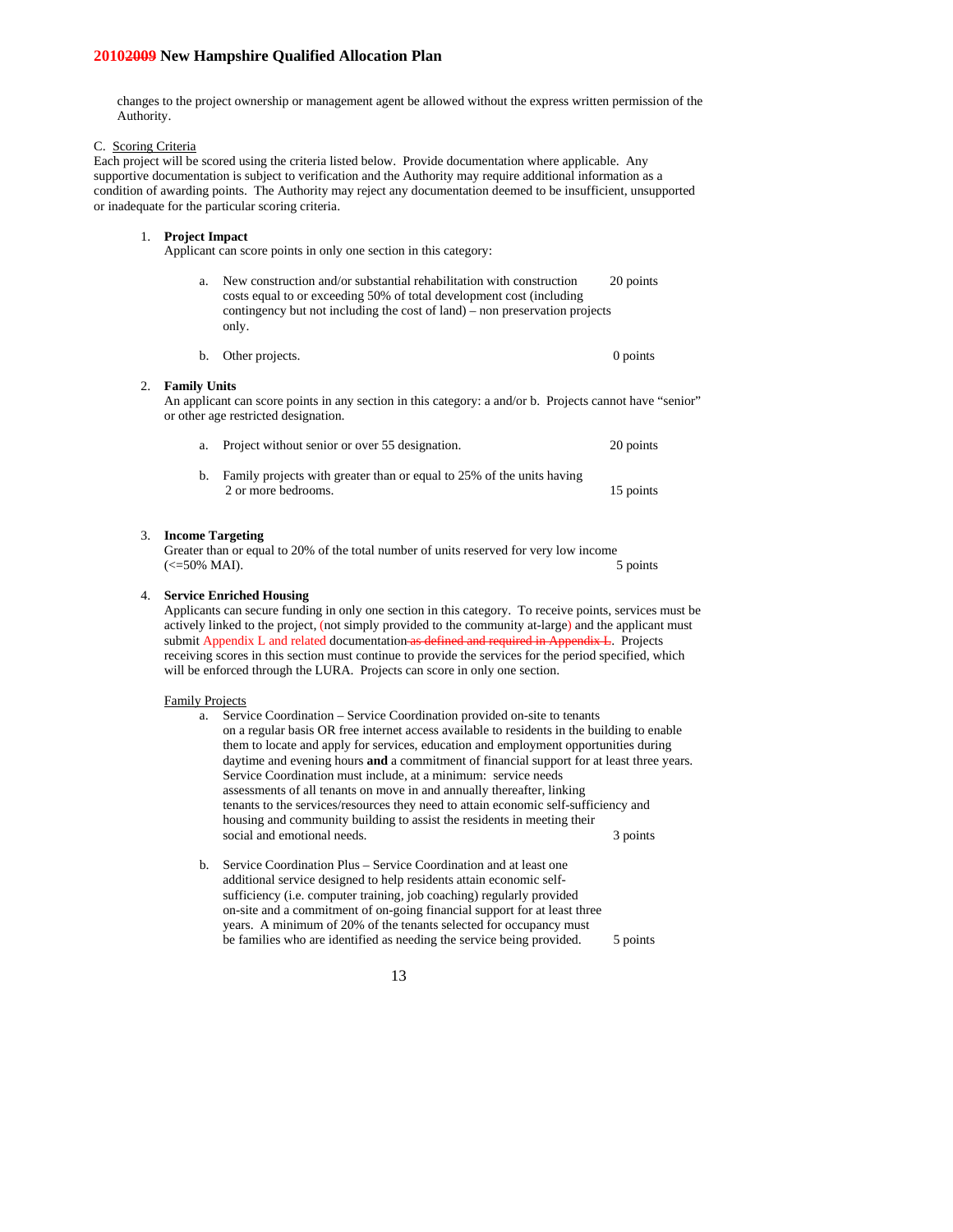- c. Permanent Supportive Housing I A minimum of 20% of the tenants selected for occupancy must be families who are identified as needing the services to maintain permanent housing. The services provided must include at a minimum: case management and counseling/coaching, job search assistance and support, financial management training and children/youth programs. **Operational and financial support must be provided by the owner.** 7 points 7 points d. Permanent Supportive Housing 2 – A minimum of 50% of the tenants selected for occupancy must be families who are identified as needing the services to maintain permanent housing. The services provided must include at a minimum: case management and counseling/coaching, job search assistance and support, financial management training and children/youth programs. **Operational and financial support must be provided by the owner.** 10 points e. Supportive Housing Serving Homeless – A minimum of at least one member of each household must be homeless or at imminent risk of homelessness immediately prior to tenancy and be identified as needing services to maintain housing. Types of projects eligible for points in this category include, but are not limited to transitional housing and permanent supportive housing and can include the single room occupancy (SRO) model. Any project scoring in this section must have a design and service package that comprehensively addressed the needs of homeless or at risk clientele. 20 points Senior Projects a. Service Coordination – Service Coordination provided on-site to tenants on a regular basis with toll-free telephone availability between on-site visits. Service Coordination must include at a minimum: service needs assessments of all tenants on move-in and annually thereafter, linking tenants to the services/resources they need to remain in independent housing and community building to assist the residents in meeting their social and emotional needs. A commitment of financial support for at least three years is required. 5 points b. Service Coordination Plus – Service Coordination as defined in a. above **and** at least one additional service (i.e. meals, transportation) regularly provided on-site. A minimum commitment of financial support for at least three years is required. A minimum of 20% of the tenants selected for occupancy must be elderly who are identified as needing the services being provided. 10 points c. Congregate Care – Substantial level and range of services are integrated into the housing to support tenant needs. Services must include at a minimum, service coordination (see a. above), one congregate meal a day and weekly homemaking. A minimum of 20% of the tenants selected for occupancy must be elderly who are identified as needing the services being provided. **Operational and financial support must be provided by the Owner.** 15 points d. Congregate Care Plus – Congregate care as described in c. above **and** a personal care service package that provides for tenants' intermittent care needs 24-hours a day. The bundled personal care services are encouraged to increase affordability. A minimum of 20% of the tenants selected for occupancy must be elderly who are identified as needing the services being provided. **Operational and financial support must be provided by the owner.** 20 points
- 5. **Public Housing Waiting List**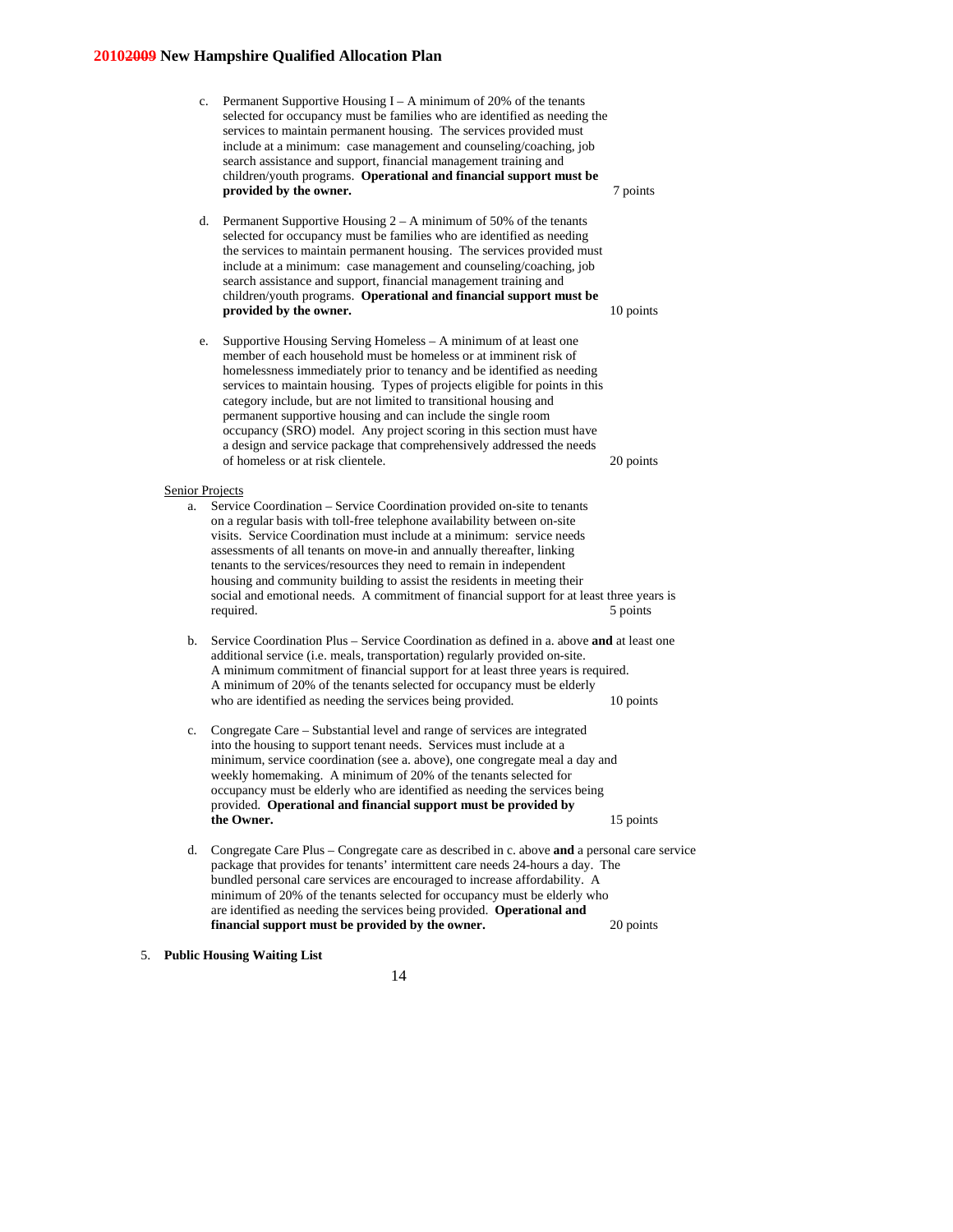|    |                                   | Projects that can demonstrably provide housing to persons on waiting lists for public<br>housing will be eligible for points in this category. To meet this requirement the<br>local public housing Authority must be a general or co-general partner.                                                                                                                                                                                                                                                                                                                                                                        | 3 points                        |
|----|-----------------------------------|-------------------------------------------------------------------------------------------------------------------------------------------------------------------------------------------------------------------------------------------------------------------------------------------------------------------------------------------------------------------------------------------------------------------------------------------------------------------------------------------------------------------------------------------------------------------------------------------------------------------------------|---------------------------------|
| 6. | Location<br>Senior Projects<br>1. | Senior project in a city or town that has a previously completed or<br>approved family affordable rental project. <sup>17</sup><br>or                                                                                                                                                                                                                                                                                                                                                                                                                                                                                         | 0 points                        |
|    | 2.                                | All other senior projects anywhere in the state.                                                                                                                                                                                                                                                                                                                                                                                                                                                                                                                                                                              | $-10$ points                    |
| 7. | a.                                | <b>Neighborhood or Community Improvement</b><br>Application can secure up to 20 points in this category (a, b and c, and/or d).<br>Points may be awarded for projects which are located in formally<br>designated community revitalization areas, such as HUD Enterprise<br>Zones, Main Street Programs, historic districts, designated blighted areas<br>or otherwise targeted areas. The minimum size improvement zones for<br>this scoring category is generally a one block area. The formal designation<br>must come from an official act by a government agency, such as a City<br>Council or Town Board. <sup>18</sup> | 10 points                       |
|    | b.                                | Points will be awarded for projects approved for points in 7a which<br>are also in QCT's.                                                                                                                                                                                                                                                                                                                                                                                                                                                                                                                                     | 3 points                        |
|    | c.                                | Points will be awarded for projects approved for points in 7a which<br>preserve and renovate existing housing.                                                                                                                                                                                                                                                                                                                                                                                                                                                                                                                | 2 points                        |
|    | d.                                | Project involves an Historic Building, meaning that the building is<br>on or eligible for the State or National Register of Historic Places, or officially<br>designated as a local historic property by Town, State and/or federal agencies,<br>with rehabilitation to be completed so as to be eligible for federal historic<br>-rehabilitation tax credits. <sup>19</sup>                                                                                                                                                                                                                                                  | 5 points                        |
| 8. | <b>Advanced Projects</b>          | Additional points may be awarded at the discretion of the Authority for advanced<br>progress of the development as per the following schedule:                                                                                                                                                                                                                                                                                                                                                                                                                                                                                |                                 |
|    |                                   | Site Control or<br>Partial Ownership or<br>Site Ownership                                                                                                                                                                                                                                                                                                                                                                                                                                                                                                                                                                     | 1 point<br>2 points<br>3 points |

Market Study Completed – must be commissioned by the Authority 2 points Grant/Soft Loan Commitment<sup>[20](#page-18-3)</sup> (significant dollar amount) 3 points

Phase 1 Environmental Completed 2 points 2 points

<sup>19</sup> Project funding sources must include historic tax credit equity.

-

<span id="page-18-3"></span><span id="page-18-2"></span><span id="page-18-1"></span><span id="page-18-0"></span><sup>20</sup> This category can include commitments of Authority funds. An RD "selection for further processing" shall constitute a "commitment" in this category.

 $17$  Project must have at least 20% of the units affordable to low or very low income households and subject to a recorded long term use restriction with public financing sources and no "senior" or "over age 55" designation. Burden is on applicant to provide documentation.

<sup>&</sup>lt;sup>18</sup> Federal new market tax credit designations are eligible. A zoning change (e.g. workforce housing zone) does not qualify for scoring in this section.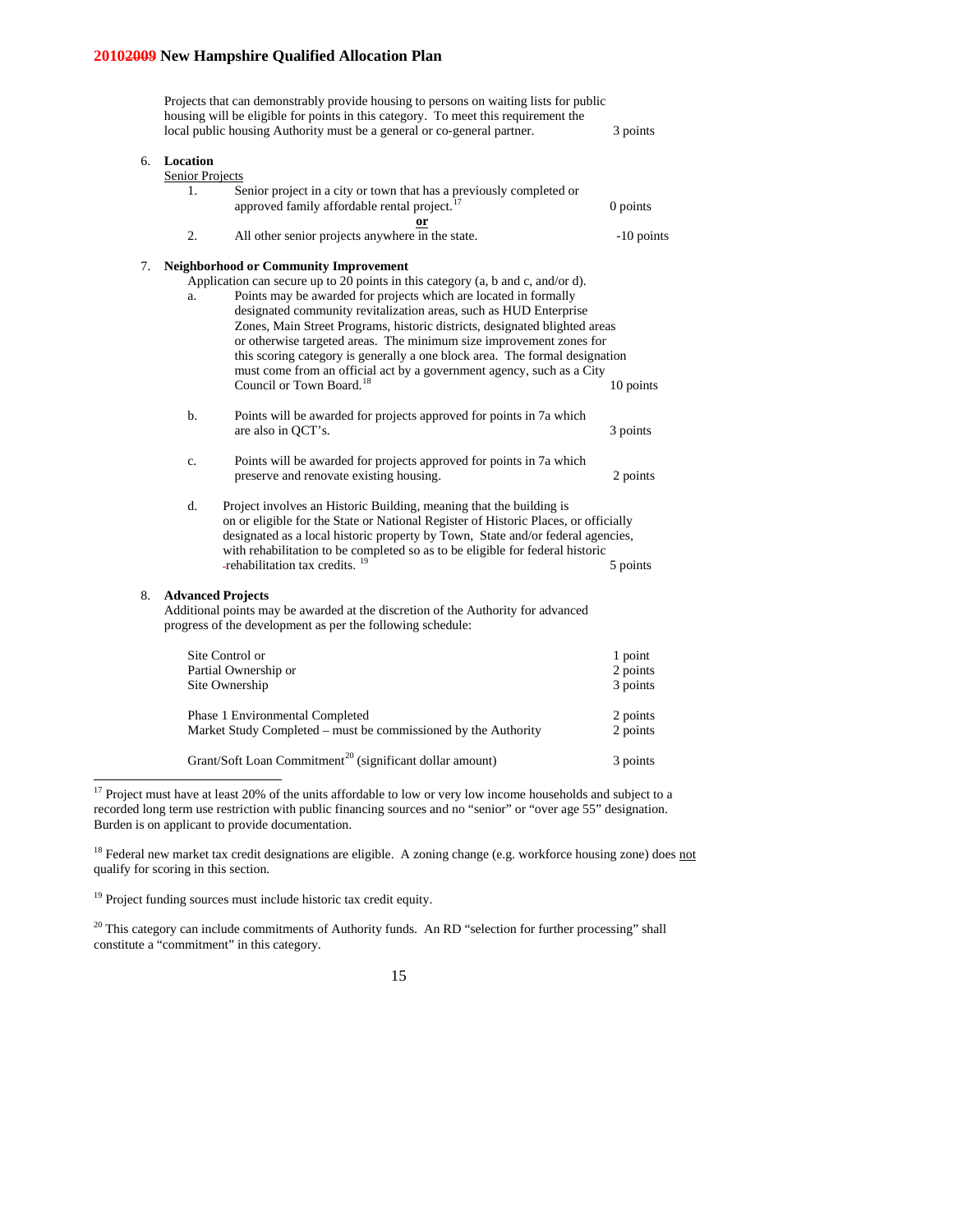|    |    | Preliminary Plans or<br>Comprehensive Plans and Specs                                                                                                                                                                                                                                                                                                                                  | 1 point   |                      |
|----|----|----------------------------------------------------------------------------------------------------------------------------------------------------------------------------------------------------------------------------------------------------------------------------------------------------------------------------------------------------------------------------------------|-----------|----------------------|
|    |    |                                                                                                                                                                                                                                                                                                                                                                                        | 3 points  |                      |
|    |    | Appropriate Zoning with No Variances or Special Exceptions Needed                                                                                                                                                                                                                                                                                                                      | 3 points  |                      |
|    |    | Prior Phase of Project Approved for LIHTC and Underway <sup>21</sup>                                                                                                                                                                                                                                                                                                                   | 10 points |                      |
|    |    | All necessary local planning and zoningzone permits in hand including site plan<br>approval as evidenced by a permit status letter (not an "Opinion Letter") from                                                                                                                                                                                                                      |           | Formatted: Underline |
|    |    | the sponsor's attorney, project engineer or town planning official.                                                                                                                                                                                                                                                                                                                    | 10 points |                      |
|    |    | <b>Maximum for Category</b>                                                                                                                                                                                                                                                                                                                                                            | 36 points |                      |
| 9. |    | <b>Equity Pricing</b>                                                                                                                                                                                                                                                                                                                                                                  |           |                      |
|    |    | Equity – Letter of Interest submitted with application                                                                                                                                                                                                                                                                                                                                 |           |                      |
|    |    | at 72 cents and above                                                                                                                                                                                                                                                                                                                                                                  | 25 points |                      |
|    |    | above 65 cents                                                                                                                                                                                                                                                                                                                                                                         | 20 points |                      |
|    |    | above 59 cents                                                                                                                                                                                                                                                                                                                                                                         | 15 points |                      |
|    |    | below 60 cents                                                                                                                                                                                                                                                                                                                                                                         | 10 points |                      |
|    |    | 10. Conceptual Application Submission<br>Submission of satisfactory conceptual application to Authority 60 days prior to full LIHTC application<br>deadline (see HFA:109.05H – Conceptual Level Submittal for Detail). <sup>2</sup><br>11. Project Grants and Assistance<br>An applicant can score points in any or all of the three sections in this category: a and/or b and/or c.   | 10 points |                      |
|    |    |                                                                                                                                                                                                                                                                                                                                                                                        |           |                      |
|    | a. | Projects which have a new rental assistance subsidy for at least 67% of the units,<br>for at least 15 years. Authority project based Section 8 units are not eligible.                                                                                                                                                                                                                 | 15 points |                      |
|    |    | Projects which have a significant rental assistance subsidy for 25% of the units<br>for a minimum of 5 years. Authority or local PHA project based or special                                                                                                                                                                                                                          |           |                      |
|    |    | voucher program Section 8 units are eligible.                                                                                                                                                                                                                                                                                                                                          | 10 points |                      |
|    | b. | Projects which have a contribution of a significant amount of CDBG,<br>Neighborhood Housing Services, Rural Development or other subsidized loans<br>or grants, including the Federal Home Loan Bank Affordable Housing Program<br>(AHP), at a rate below the Applicable Federal Rate (AFR) and/or are<br>non-amortizing. Authority administered funds are not eligible for this point |           |                      |
|    |    | category.                                                                                                                                                                                                                                                                                                                                                                              | 5 points  |                      |
|    | c. | Projects with an RD loan guarantee.                                                                                                                                                                                                                                                                                                                                                    | 3 points  |                      |
|    |    | 12. Green Development Component                                                                                                                                                                                                                                                                                                                                                        |           |                      |

Total points in this section cannot exceed 25.

-

<span id="page-19-1"></span><span id="page-19-0"></span> $22$  Submission of a complete Round 1 or previous year application for essentially the same project will suffice as a conceptual plan submission.



 $21$  Assumes Authority knows of multiple phasing during first phase.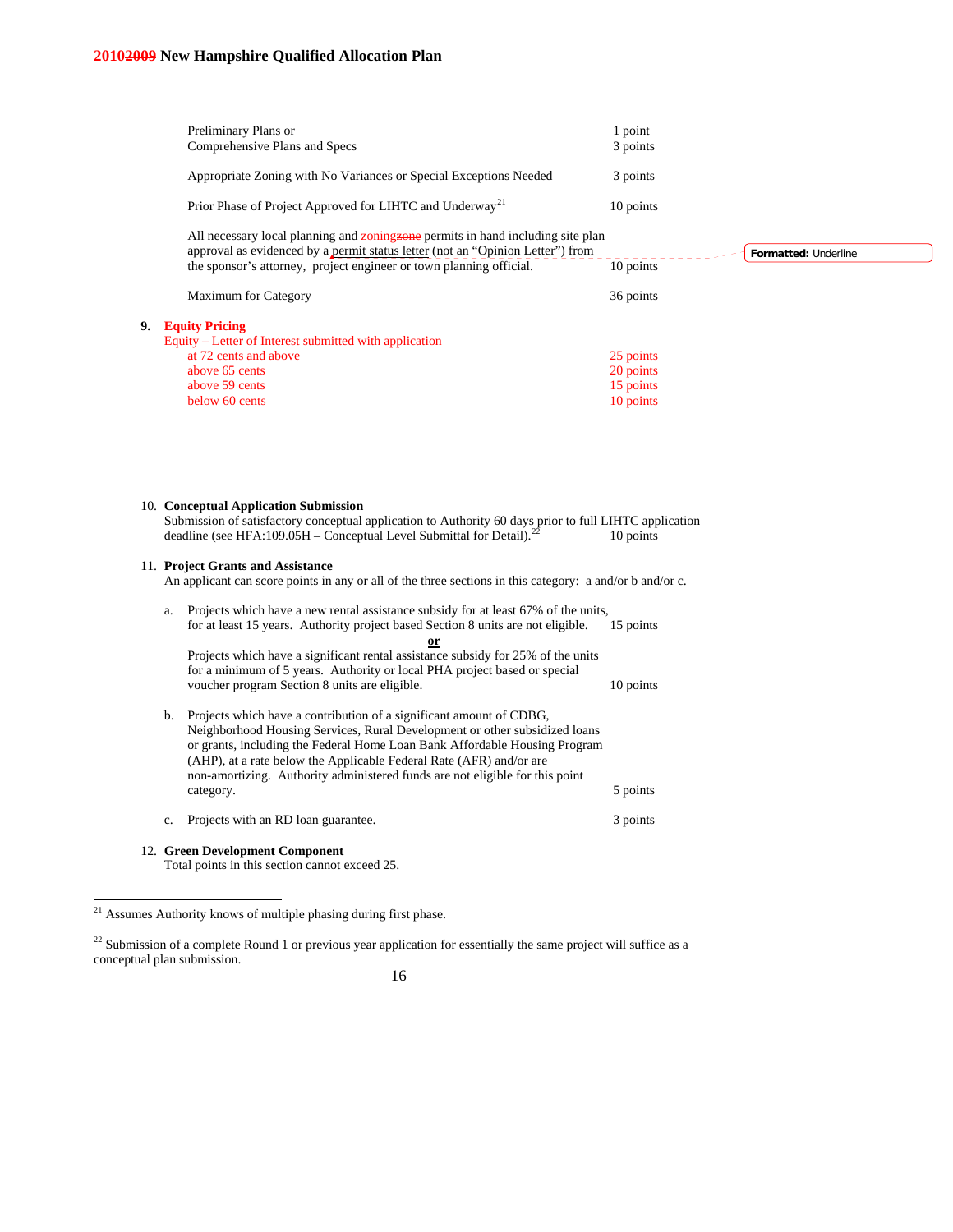|    | <b>Environmental</b>                                                                                                                                                  |               |                                                      |
|----|-----------------------------------------------------------------------------------------------------------------------------------------------------------------------|---------------|------------------------------------------------------|
| a. | Projects in existing downtown or substantially developed neighborhood,                                                                                                |               |                                                      |
|    | infill site and/or adaptive reuse project. The latter two need not be urban;                                                                                          |               |                                                      |
|    | however, the property must be served by an existing public/community water                                                                                            |               |                                                      |
|    | and/or sewer system.                                                                                                                                                  | 15 points     |                                                      |
| b. | Compact development which leaves at least 50% of site undisturbed and with no additional<br>development planned.                                                      | 10 points     | Formatted: Indent: Left: 72 pt,<br>Hanging: 18 pt    |
|    |                                                                                                                                                                       |               |                                                      |
| c. | Significant amount of land deeded or other community amenity granted<br>by easement or deed for conservation and/or recreation. <sup>23</sup>                         | 3 points      |                                                      |
| d. | Site inspected for rare or officially listed threatened or endangered species                                                                                         |               | Formatted: Underline                                 |
|    | of plants and animals, with either none found, or significant and meaningful                                                                                          |               |                                                      |
|    | on-site habitat preserved. <sup>24</sup>                                                                                                                              | 3 points      |                                                      |
|    |                                                                                                                                                                       |               | Formatted: Font: Bold                                |
|    | <b>Energy Related</b>                                                                                                                                                 |               | Formatted: Indent: First line: 0 pt                  |
| e. | Windows with U value $<$ 26                                                                                                                                           | 2 points      |                                                      |
| f. | Boilers exceed 92% efficiency                                                                                                                                         | 2 points      |                                                      |
| g. | Boilers with renewable fuels (e.g. wood)                                                                                                                              | 2 points      |                                                      |
| h. | Use of SIP panels, or spray insulation on all exterior walls <sup>25</sup>                                                                                            | 4 points      |                                                      |
|    | <b>Water Conservation</b>                                                                                                                                             |               |                                                      |
| i. | Use of native, drought resistance landscape plants                                                                                                                    | 2 points      |                                                      |
| j. | Extensive use of permeable asphalt or green roofing                                                                                                                   | 2 points      |                                                      |
|    |                                                                                                                                                                       |               |                                                      |
|    | <b>Air Quality</b><br>k. No carpets                                                                                                                                   | 2 points      |                                                      |
|    | 1. Smoking prohibited in all project units and interior spaces                                                                                                        | 2 points      |                                                      |
|    |                                                                                                                                                                       |               | Formatted: Indent: Left: 36 pt,<br>First line: 36 pt |
|    | 13. Tenant Ownership                                                                                                                                                  |               |                                                      |
|    | Project proposal has a specific and credible plan (including funds for organization of                                                                                |               |                                                      |
|    | the tenants and professional representation) to establish tenant ownership of the                                                                                     |               |                                                      |
|    | project (or all of the individual units) after the initial 15 year compliance period.                                                                                 | 2 points      |                                                      |
|    | 14. Participation of Local Tax-Exempt Organizations                                                                                                                   |               |                                                      |
|    | (Applicant can score in a or b but not both)                                                                                                                          |               |                                                      |
|    | New Hampshire non-profit corporation (or a wholly owned subsidiary)                                                                                                   |               |                                                      |
|    | or a local housing Authority is project sponsor and sole general partner.                                                                                             | 5 points      |                                                      |
|    | b. Non-profit is an official CHDO.                                                                                                                                    | 10 points     |                                                      |
|    |                                                                                                                                                                       |               |                                                      |
|    | 15. Local Support                                                                                                                                                     |               |                                                      |
|    | Project is supported by local elected public officials, local housing Authority, and<br>local community development organizations with written documentation. Scoring |               | Formatted: Underline                                 |
|    | correlates with the perceived level of local support.                                                                                                                 | 0 to 5 points |                                                      |
|    |                                                                                                                                                                       |               |                                                      |
|    | 16. Management Experience                                                                                                                                             |               |                                                      |
|    |                                                                                                                                                                       |               |                                                      |
|    |                                                                                                                                                                       |               |                                                      |
|    |                                                                                                                                                                       |               |                                                      |

**Formatted:** Font: 8 pt

 $23$  Land or amenity can be part of the same planned unit development.

-

<sup>24</sup> Review of the state's endangered speciesstate database does **not** constitute a site inspection.

<span id="page-20-2"></span><span id="page-20-1"></span><span id="page-20-0"></span><sup>25</sup> Insulation must be at least 4.5 inches or R value > 30, using urethane or soy based foam. Styrofoam is not acceptable.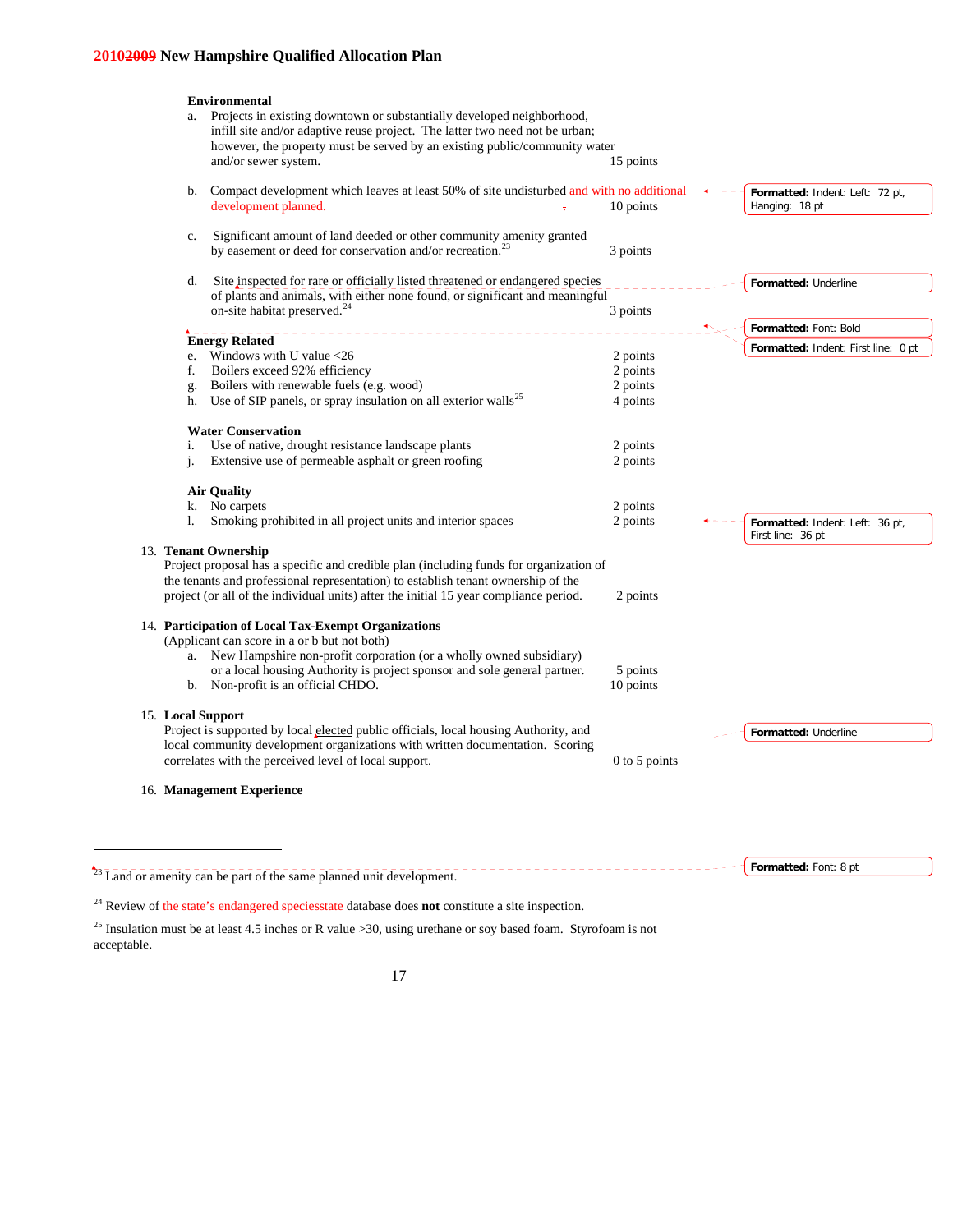To receive points for this category, the proposed management agent must submit a letter of interest and the Management Questionnaire (Appendix N of the QAP or Appendix F of the application, same document).

Applications are scored based on specific point scoring shown on the Management Questionnaire. The scoring gives preference to management agents based on experience, performance and satisfaction of LIHTC training requirements. 0 to 10 points

## 17. **Developer Experience with the Authority**

The developer or any individual that is part of the development team:

- has any outstanding obligations (including compliance fees) on any Authority financed or tax credit project owed to the Authority of more than 30 days in arrears;
- is involved in or has had other tax credit projects which have non-compliance issues (as defined by HFA:109:16);
- the project's developer, management agent or anyone affiliated with the general partner is or has been non-compliant or otherwise in default with this or any other Authority Program (as determined by the Authority), or with another state housing finance agency.
- has been awarded credits in the past that were subsequently returned or otherwise unused (unless for good cause).

Such determination will be made by the Authority in its sole discretion. Minus 1 to 20 points

# **HFA:109.08 POST RESERVATION PROCESSING**

#### A. ProgressCommitment Phase

Within **120** days of notification of a Reservation of tax credits or 30 day preceding the Allocation Phase deadline, whichever is sooner, the Applicant must complete all requirements listed in Appendix D, **ProgressCommitment Phase Requirements**.

The Authority may require additional information from third parties for this Phase, such as a market study or appraisal.<sup>[26](#page-21-0)</sup> Any third-party reports required by the Authority must generally be contracted by the Authority directly. Contractors for appraisals and market studies are chosen through a selective bid to pre-qualified contractors. The Authority will request payment from the Applicant prior to the bid being awarded. Prompt payment is required and failure to do so may jeopardize successful completion by the deadline for Commitment Phase requirements.

Projects that meet the requirements of the ProgressCommitment Phase will be eligible to apply for an allocation of tax credits. ProgressCommitment Phase requirement extensions will be granted at the sole discretion of the Authority. Project reconfigurations which result in reductions in project scoring are not permitted without the express written permission of the Authority. The tax credit Reservation may be rescinded at the sole discretion of the Authority for not meeting the ProgressCommitment Phase Requirements or if the project scoring has been reduced.

Once a project has met the ProgressCommitment Phase requirements, a LURA will be prepared. The Applicant must provide proof that the signed document has been recorded at the County Registry of Deeds and evidence that the LURA has precedence in the Land Records over any permanent financing or other liens (e.g. via title update) prior to receiving a Carryover or Final Allocation.

## B. Allocation Phase

-

<span id="page-21-0"></span><sup>&</sup>lt;sup>26</sup> See also HFA:109.05P Professional Reports: Appraisals, Phase 1, Market Study.

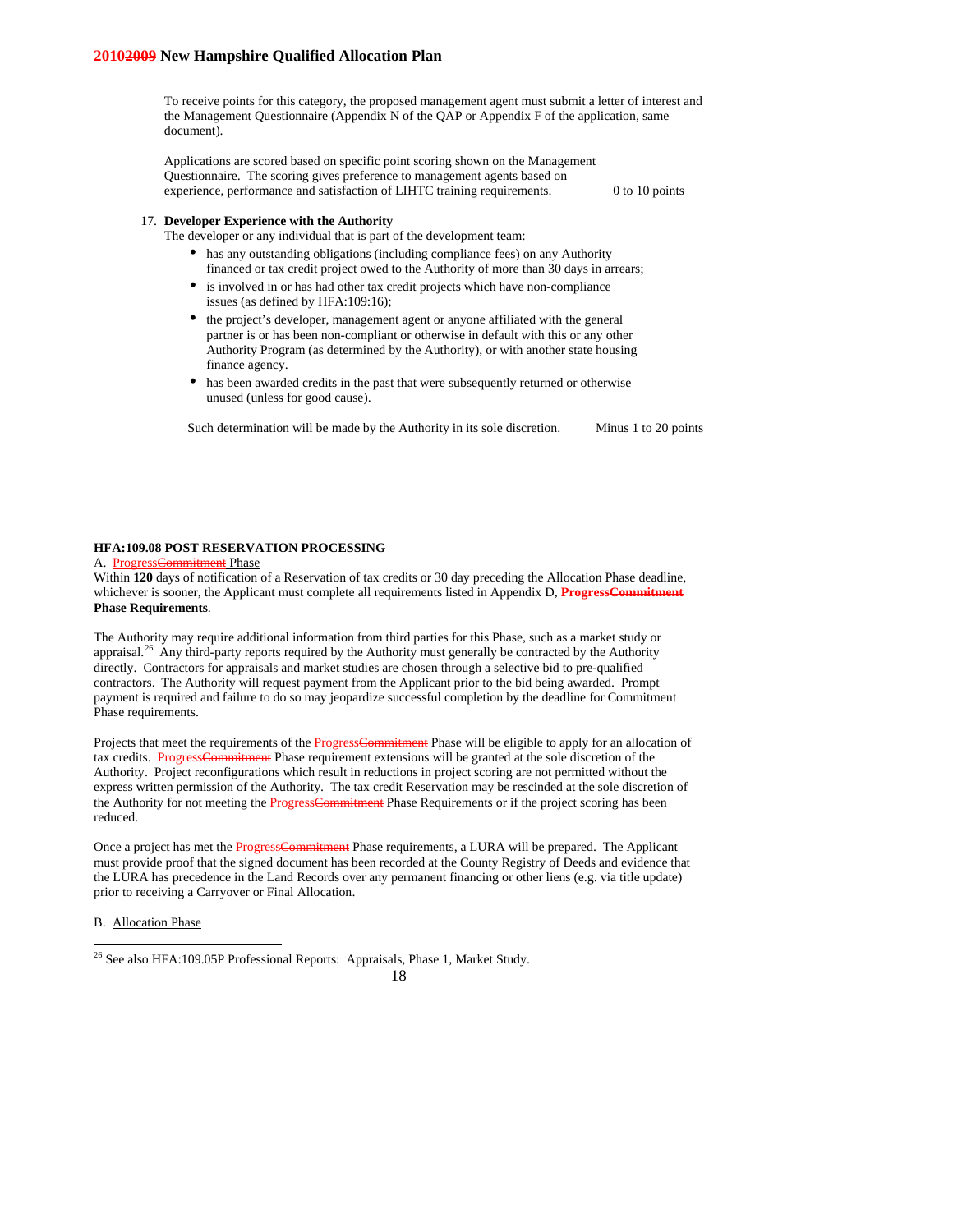The **Allocation Phase** may consist of two parts, depending on when the project is placed in service. Projects not placed in service by the end of the calendar year in which the tax credits were reserved must complete an Application for Carryover Allocation and the requirements listed in Appendix E, **Carryover Allocation Requirements** by October 31<sup>st</sup> for first round reservations, and December 1<sup>st</sup> for second round (or later) reservations. Projects that satisfactorily complete the Carryover Allocation Requirements will be eligible to be issued a Carryover Allocation Agreement. Projects that receive a Carryover Allocation must be placed in service by the end of the second calendar year following the year of the Carryover Allocation.

For projects placed in service by the end of the calendar year in which the tax credits were reserved or in which a Carryover Allocation was received in a previous year, the Applicant must complete an Application for Final Allocation with the required documentation listed in Appendix F, **Final Allocation Requirements** within 90 days of the placed in service date or December 1, whichever is earlier. Projects that satisfactorily complete the Final

Allocation Requirements will be eligible to be issued the IRS Form 8609. Any Applicant with a tax credit Reservation that does not submit an Application for Carryover Allocation or Final Allocation by the appropriate date may lose its tax credit Reservation at the sole discretion of the Authority.

At the time of application for allocation, the Applicant may make an election to establish the Gross Rent Floor. This election sets the minimum rents for the entire compliance period. Please see Appendix K for further explanation.

#### C. Cost Certifications

Cost Certifications are required for both the Carryover Allocation (i.e. the 10% expenditure certification) and for a final allocation. The cost certifications must incorporate a professional CPA audit in accordance with auditing standards generally accepted in the United States of America and meeting the standards of the Internal Revenue Code and Section 42 relating to a LIHTC Cost Certification. The line items used in the certification mustshould correspond with the Authority's application spreadsheet. The certification must include sources as well as uses of funds. The 10% expenditure certification must be filed with the Authority within 60 days after the one year statutory deadline for projects receiving allocations.

## **HFA:109.09 PROJECTS FINANCED BY TAX-EXEMPT BONDS**

Projects financed with tax-exempt bonds may apply for "out-of-cap" tax credits apart from the states' annual tax credit ceiling and application/scoring process. In order to qualify, 50% of the eligible project basis must be financed with tax exempt bond proceeds. "Out-of-cap" project applicants must meet two general requirements in order to receive tax credits.

- The project must satisfy the requirements for allocation in accordance with the QAP, including the Threshold Requirements (HFA:109.07B), Construction Standards (HFA:109:05F), Cost and Fee Limits (HFA:109.05J-L), the Extended Use Agreement (HFA:109.05P) and LURA (HFA:109.11).
- The issuer of the tax-exempt bonds must make a formal determination that the amount of tax credits allocated is no more than necessary to make the project feasible.

Carryover Allocations are not required for projects financed with tax-exempt bonds. The Authority issues a "Determination Letter" stating the estimated amount of tax credits that the project is eligible for just prior to the bond closing transactions, assuming all other LIHTC Program requirements have been or will be met.

Fees for tax exempt bond funded projects must also pay the one-time compliance monitoring fee of \$600 per LIHTC unit prior to issuance of the IRS Form 8609. Tax exempt bond properties will be monitored for compliance (and pay any annual compliance monitoring fees) in the same manner as all other "in-cap" LIHTC Projects (see HFA:109.16).

#### **HFA:109.10 PROJECTS FINANCED BY RURAL DEVELOPMENT (RD)**

Projects financed by Rural Development (RD) formerly the Farmers Home Administration or FmHA through the FmHA 515 Program may have separate cost certification requirements imposed by the RD. Information regarding the project, including cost certifications, is shared in accordance with a signed Memorandum of Understanding between the RD and the Authority.

19

#### **HFA:109.11 LAND USE RESTRICTION AGREEMENT (LURA)**

**Formatted:** Font: Bold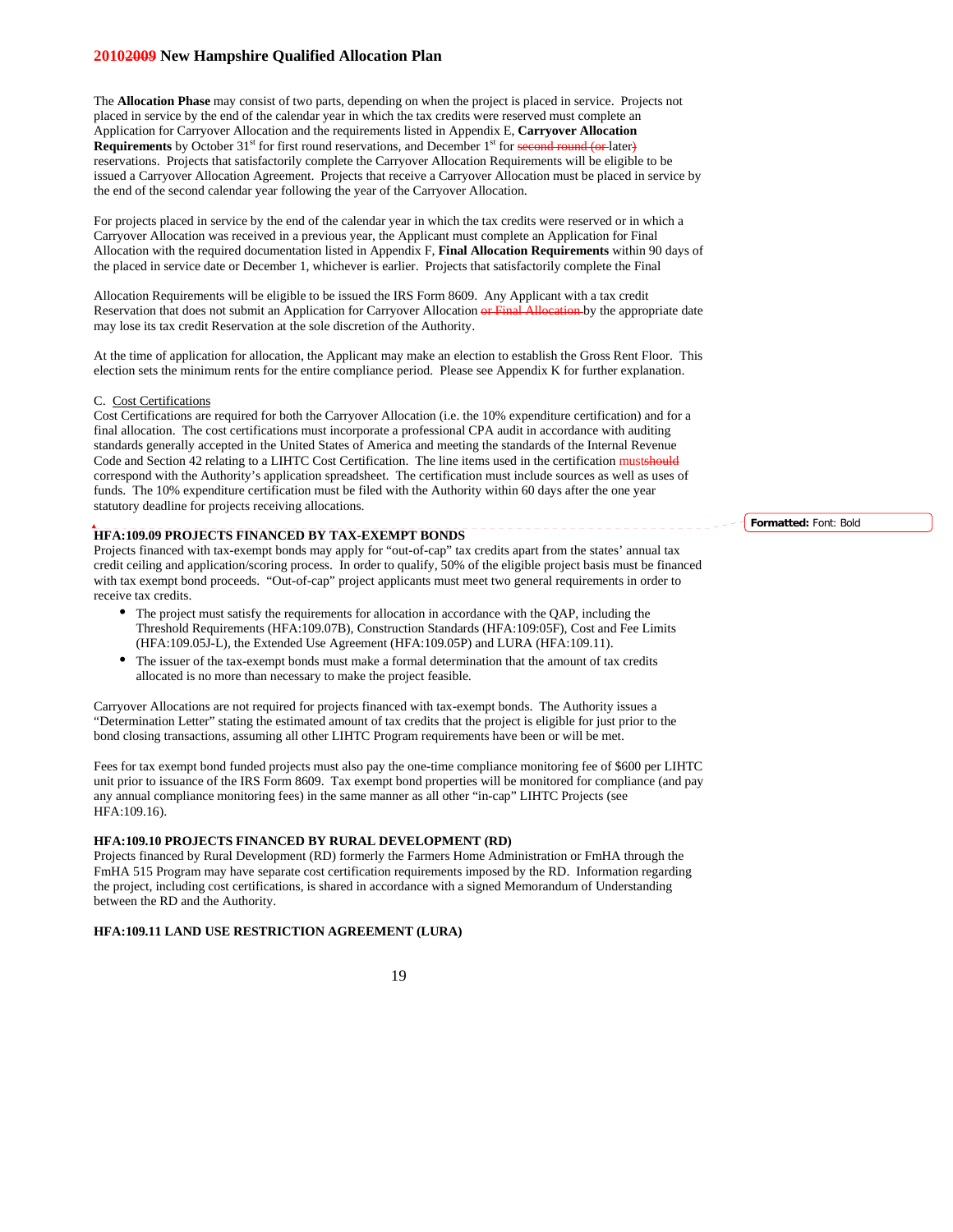Prior to issuance of the Carryover Allocation or at Final Allocation, whichever is earlier, the Owner of the tax credit project must execute and record the LURA. The LURA will be prepared by the Authority and may be modified riodically. Please contact the Authority if you do not have a prepared document at least 3014 days prior to the deadline for Carryover or Final Allocation.

The LURA, at a minimum, will require conditions wherein the Owner and the Project must continually comply with IRC 42 and other applicable sections of the Internal Revenue Code of 1986, as amended, and the Treasury Regulations thereunder or under the Internal Revenue Code of 1954 as in effect on the date of the date of the date of the date of the date of the date of the date of the date of the date of the date of the date of the date Code. The LURA shall remain in effect for the 99 year compliance period (unless the ROFR procedure is used – see HFA:109.05P Extended Use Agreement). Please consult IRC 42 or a tax specialist for more information.

The responsibility for complying with the requirements of the LURA, as well as, complying with all other applicable requirements rests solely with the Owner of the Project. Compliance with special election provisions represented in the initial application for tax credits, especially provisions used as Scoring Criteria, will be included in the LURA and will be monitored on an annual basis. Owners who fail to maintain compliance with any provision of the LURA will be reported to the IRS by the Authority using the IRS Form 8823. In addition, the Authority reserves the right to replace the management company for chronic non-compliance as defined in HFA:109.16, including but not limited to an IRS 8823 filed three consecutive years for the Management Agent's direct failure to comply with IRC 42 and/or failure to adhere to the Authority's recommendation for resolution.

## **HFA:109.12 APPEAL PROCESS**

Applicants may appeal the Authority's decision, solely with regard to their application in any area covered by these program rules. Applicants must submit a written request for an appeal within 10 business days of notification that tax credits will not be awarded. Within another 10 business days the appellant must provide a copy of any written materials relevant to the appeal request by the Authority's Multi-Family Housing Committee, which will make a recommendation to the full Board.

# **HFA:109.13 WAIVER AUTHORITY**

The Authority reserves the right to waive each and any of these Program Rules (HFA:109) within the constraints of Section 42 and related federal rules and regulations. Applicants or potential applicants must submit a written request for a waiver. A hearing will be scheduled within 45 days of the initial waiver request by the Authority's Multi-Family Housing Committee. Upon a finding of good cause, these waivers may be granted on a case-by-case basis at the discretion of the Authority's Board of Directors. A waiver of the rules can be initiated by the Board (i.e. not by an applicant). In this case, no hearing is necessary.

#### **HFA:109.14 PUBLIC RECORDS**

Applicants should be aware that any information submitted as part of an LIHTC application will likely be considered public information under the New Hampshire Public Records law as soon as a reservation decision has been made by the Authority.

# **HFA:109.15 WARRANT AND LIABILITY**

The Authority is charged with allocating no more tax credits to any given project than are required to make the project economically feasible. **This decision is made solely at the discretion of the Authority but does not represent or warrant to any applicant, developer, partner, investor, lender or others that the project is feasible or risk free.** 

The Authority's review of documents in connection with this QAP is for its own purposes. The Authority makes no representations to the applicant or anyone else as to compliance with the Internal Revenue Code, Treasury Regulations or any other laws or regulations governing the LIHTC Program.

No member, officer or employee of the Authority shall be personally liable concerning any matters arising out of or in relation to the allocation of tax credits or associated compliance monitoring.

## **HFA:109.16 AMENDMENTS TO THE QAP**

The Authority reserves the right to modify the QAP periodically as the Authority shall determine in its discretion, with the advice and consent of the Governor. The Authority may make technical clarifications (e.g. to correct typographic errors, inconsistencies, etc.) or revisions to comply with changes in federal law regarding the LIHTC Program at its sole discretion.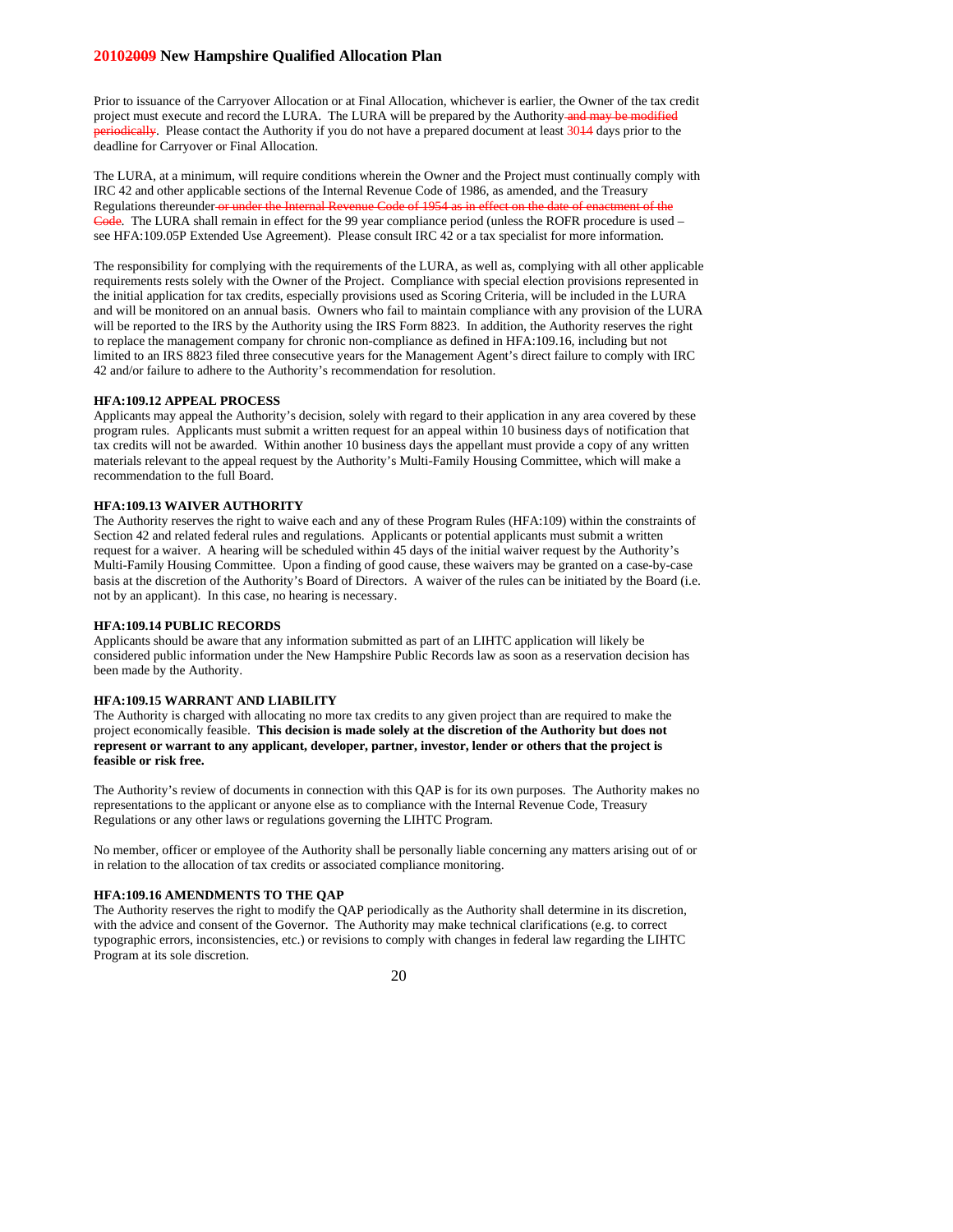## **HFA: 109.17 COMPLIANCE MONITORING OVERVIEW**

The 1990 Omnibus Reconciliation Act requires tax credit allocating agencies to monitor project compliance with Low Income Housing Tax Credit (LIHTC) regulations. This requirement became effective January 1, 1992, and applies to all projects which have received a tax credit allocation since the inception of the tax credit program.

Specifically, IRC 42 requires the tax credit allocating agency to monitor compliance with the tax credit program on a project by project basis. The Authority may contract with a private vendor to act as its agent in monitoring the tax credit program. The Authority's compliance monitoring responsibilities begin at the time the first building is placed in service.

As the allocating agency of the LIHTC Program, the Authority is required to monitor qualified low income housing projects for noncompliance with the provisions of Section 42 of the Code, and to notify the Internal Revenue Service (IRS) when it becomes aware of any such noncompliance. Owners must comply with the following requirements:

#### **A. Recordkeeping and Record Retention**

Under the recordkeeping provision of Reg. § 1, 42-5 (b), the owner must keep records for each building the project for each year in the compliance period.

Under the record retention provision, § 1.42-5 (b)(3), owners are required to keep all records for each building for a minimum of 6 years after the due date (with extensions) for filing the federal income tax return for that year. The records for the first year of the credit period must be retained for at least 6 years beyond the due date (with extensions) for filing the federal income tax return for the last year of the compliance period of the building, bringing the total retention for the first to 21 years.

Under the inspection record retention provision, the owner of a low-income housing project must be required to retain the original health, safety, or building code violation reports or notices that were issued by the State or local government unit for the Agency's inspection.

# **B. Certification and Review Provisions**

The owner of the tax credit project must certify at least annually to the Authority that for the preceding 12 month period the project met certain requirements.

The Authority will review at least 20% of low income tenant files at least once every 3 years. New projects will be reviewed within 2 years following the year the last building in the project is placed in service.

The required reports, certifications, and forms can be found at the Authority website. Annual reporting must be submitted throughout the Extended Use Period of the project.

#### **C. Inspection Provision**

At least once every 3 years the Authority will perform an on-site inspection of the project including site, building exteriors, building systems, units, and common areas. At least 20% of the project's low-income units will be inspected using standards governed by HUD, Uniform Physical Conditions Standards (UPCS). These standards require properties to be in decent, safe and sanitary condition and in good repair.

#### **D. Notification of Noncompliance**

The Authority is required to provide prompt written notice to the owner of a housing tax credit project when the Authority does not receive the required certifications and other forms, does not receive or is not permitted to inspect the tenant income certifications, supporting documentation and rent records or discovers by inspection, review or in some other manner that the project is not in compliance with the provision of Section 42.

The correction period, established by the Authority, is 30 days from the date of the notice to the owner.

The Authority is required to file Form 8823 Low-Income Housing Credit Agencies Report of Noncompliance or Building Disposition with the IRS.

#### **E. Monitoring Fees**